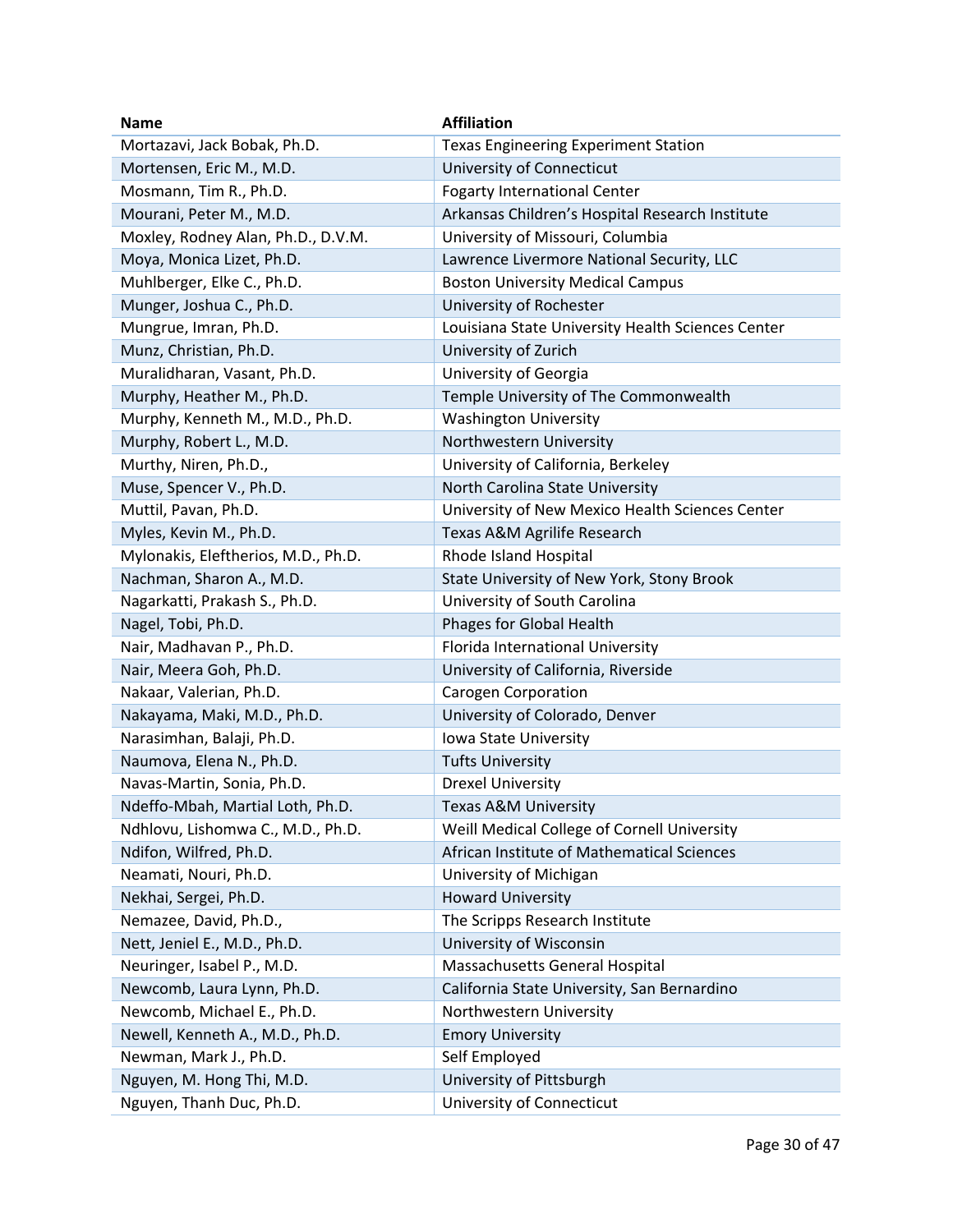| <b>Name</b>                           | <b>Affiliation</b>                                        |
|---------------------------------------|-----------------------------------------------------------|
| Ni, Yawei, Ph.D.                      | Kj Biosciences, LLC                                       |
| Nicholas, Robert A., Ph.D.            | University of North Carolina                              |
| Nielsen, Kirsten, Ph.D.               | University of Minnesota                                   |
| Niemz, Angelika, Ph.D.                | Keck Graduate Institute of Applied Life Sciences          |
| Nislow, Corey Evan, Ph.D.             | Cytokinetics, Inc.                                        |
| Nixon, Christian Parcher, M.D., Ph.D. | <b>Brown University</b>                                   |
| Nixon, Douglas F., M.D., Ph.D.        | Weill Medical College of Cornell University               |
| Nkoy, Flory L., M.D., M.P.H.          | University of Utah                                        |
| Noel, Gary J., M.D.                   | Institute for Advanced Clinical Trials for Children, Inc. |
| Nolan, John P., Ph.D.                 | Scintillon Institute for Photobiology                     |
| Norbury, Christopher C., Ph.D.        | Pennsylvania State University Hershey Medical Center      |
| Norman, Paul John, Ph.D.              | University of Colorado, Denver                            |
| Nosanchuk, Joshua D., M.D.            | Albert Einstein College of Medicine                       |
| Noverr, Mairi C., Ph.D.               | <b>Tulane University</b>                                  |
| Nowak-Wegryzn, Anna H., M.D.          | New York University                                       |
| Nozik, Eva S., M.D.                   | University of Colorado, Denver                            |
| Nunberg, Jack H., Ph.D.               | University of Montana                                     |
| Nygaard, Tyler K., Ph.D.              | Montana State University                                  |
| Obar, Joshua J., Ph.D.                | Dartmouth College                                         |
| Obaro, Stephen, Ph.D., M.B.B.S.       | University of Nebraska Medical Center                     |
| Oberbauer, Rainer, M.D.               | Medical University of Vienna                              |
| Oberhelman, Richard A., M.D.          | <b>Tulane University</b>                                  |
| O'Connor, Christine M., Ph.D.         | Cleveland Clinic Lerner College of Medicine - Case        |
|                                       | <b>Western Reserve University</b>                         |
| O'Connor, David H., Ph.D.             | University of Wisconsin                                   |
| O'Connor, George T., M.D.             | <b>Boston University Medical Campus</b>                   |
| Oestreich, Kenneth Joseph, Ph.D.      | <b>Ohio State University</b>                              |
| Ogembo, Javier Gordon, Ph.D.          | Beckman Research Institute of City of Hope                |
| Ogino, Tomoaki, Ph.D.                 | University of Toledo Health Science Campus                |
| Ojo, Akinlolu O., M.D., Ph.D., M.B.A. | University of Kansas Medical Center                       |
| Okusa, Mark Douglas, M.D.             | University of Virginia                                    |
| Oliva, Anthony Andrew, Ph.D.          | Longeveron, LLC                                           |
| Oliveira, Carlos Rafael, M.D., Ph.D.  | Yale University                                           |
| Olivo, Paul David, M.D., Ph.D.        | Common Place Holdings, LLC                                |
| Olson, Kenneth E., Ph.D.              | <b>Colorado State University</b>                          |
| Ompad, Danielle C., Ph.D.             | <b>New York University</b>                                |
| Opperman, Timothy J., Ph.D.           | Microbiotix, Inc                                          |
| Oren, Eyal, Ph.D.                     | San Diego State University                                |
| O'Riordan, Mary, Ph.D.                | University of Michigan                                    |
| Osborne, Barbara A., Ph.D.            | University of Massachusetts                               |
| Oskeritzian, Carole A., Ph.D.         | University of South Carolina                              |
| Ouellette, Andre J., Ph.D.            | University of Southern California                         |
| Ouellette, Marc, Ph.D.                | Laval University                                          |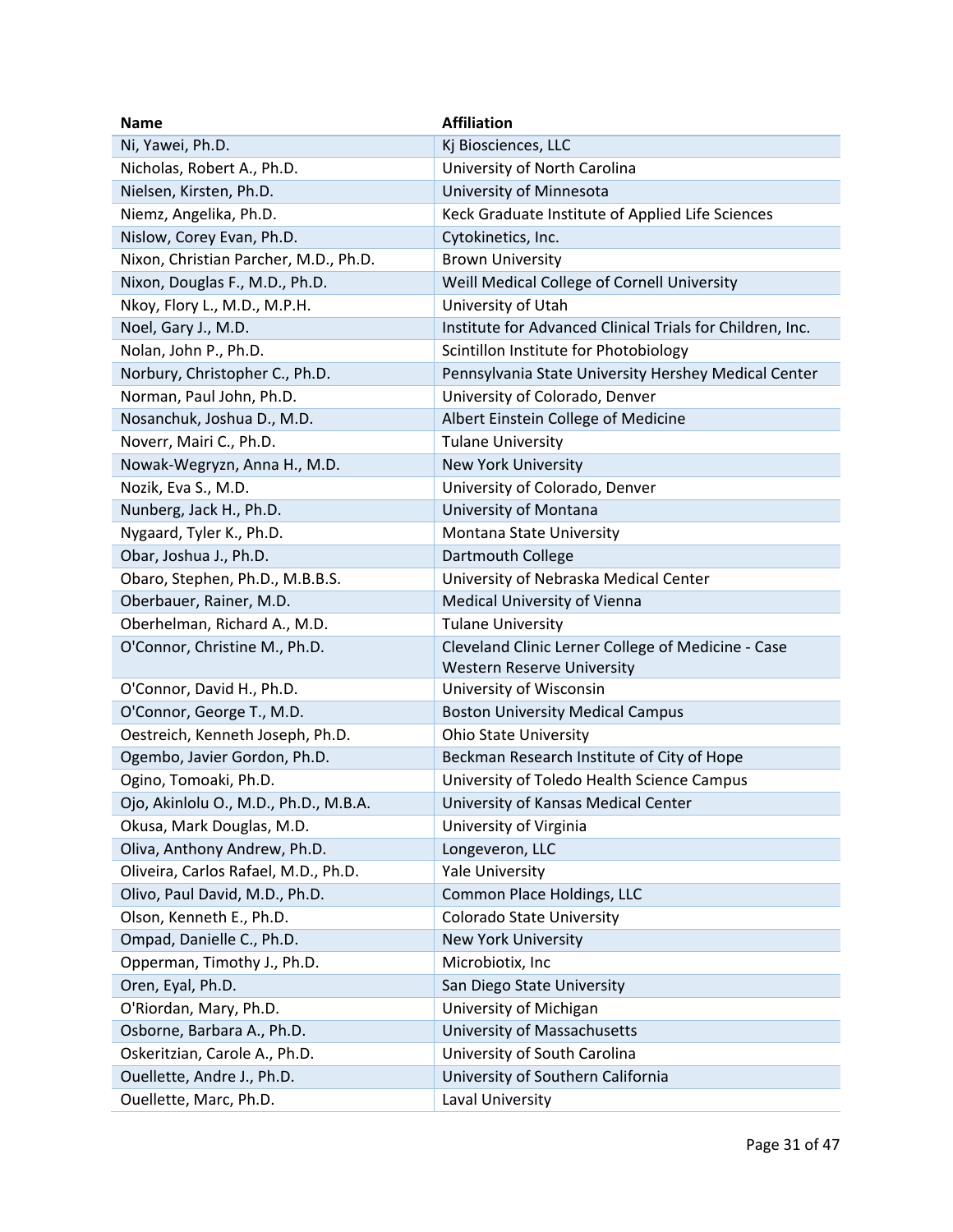| <b>Name</b>                        | <b>Affiliation</b>                              |
|------------------------------------|-------------------------------------------------|
| Ou-Yang, Hsin-Chiao, Ph.D.         | Lehigh University                               |
| Overbaugh, Julie M., Ph.D.         | Fred Hutchinson Cancer Research Center          |
| Ownby, Dennis R., M.D.             | Augusta University                              |
| Oyoshi, Michiko, Ph.D.             | Massachusetts General Hospital                  |
| Ozik, Jonathan, Ph.D.              | University of Chicago                           |
| Pagliara, Stefano, Ph.D.           | University of Exeter                            |
| Pahar, Bapi, Ph.D., M.B.A., D.V.M. | Trudeau Institute, Inc.                         |
| Pahud, Barbara Angelica, M.D.      | Children's Mercy Hospital                       |
| Pahwa, Savita, M.B.B.S.            | University of Miami School of Medicine          |
| Paiardini, Mirko, Ph.D.            | <b>Emory University</b>                         |
| Paige, Mikell, Ph.D.               | George Mason University                         |
| Palliser, Deborah, Ph.D.           | Albert Einstein College of Medicine             |
| Palmer, Brent E., Ph.D.            | University of Colorado, Denver                  |
| Palmer, Glen, Ph.D.                | University of Tennessee Health Science Center   |
| Palmer, Kelli Lea, Ph.D.           | University of Texas, Dallas                     |
| Palumbo, Paul E., M.D.             | Dartmouth College                               |
| Pamer, Eric G., M.D.,              | University of Chicago                           |
| Pan, Amy, Ph.D.                    | San Diego State University                      |
| Pan, Dipanjan, Ph.D.               | University of Maryland, Baltimore               |
| Papanicolaou, Genovefa Anna, M.D.  | Memorial Sloan-Kettering Cancer Center          |
| Papin, James F., Ph.D.             | University of Oklahoma Health Sciences Center   |
| Papp, Jeanette Christine, Ph.D.    | University of California, Los Angeles           |
| Parikh, Sunil, M.D., M.P.H.        | <b>Yale University</b>                          |
| Parish, Carol A, Ph.D.             | University of Richmond                          |
| Parish, Lindsay, Ph.D.             | Johns Hopkins Bloomberg School of Public Health |
| Park, Glen D., Pharm.D.            | Scynexis, Inc.                                  |
| Parker, John S., D.V.M., Ph.D.     | <b>Cornell University</b>                       |
| Parr, Jonathan Boyd, M.D., M.P.H.  | University of North Carolina                    |
| Parrish, Colin R., Ph.D.           | <b>Cornell University</b>                       |
| Pasaniuc, Bogdan, Ph.D.            | University of California, Los Angeles           |
| Pasetti, Marcela F, Ph.D.          | University of Maryland, Baltimore               |
| Patel, Robin, M.D.                 | Mayo Clinic                                     |
| Patterson, Andrew, Ph.D.           | Pennsylvania State University                   |
| Patterson, Jean L., Ph.D.          | <b>Texas Biomedical Research Institute</b>      |
| Paust, Silke, Ph.D.                | The Scripps Research Institute                  |
| Pauza, C. David, Ph.D.             | American Gene Technologies International        |
| Pavliak, Viliam, Ph.D.             | <b>International Vaccine Institute</b>          |
| Pawelec, Graham, Ph.D.             | Eberhard Karl University of Tuebingen           |
| Pazgier, Marzena Elzbieta, Ph.D.   | <b>Uniform Services University</b>              |
| Pearlman, Eric, Ph.D.              | University of California, Irvine                |
| Pearson, Neil D., Ph.D.            | Glaxosmithkline                                 |
| Peden, David B., M.D.              | University of North Carolina                    |
| Peebles, Ray Stokes, M.D.          | Vanderbilt University Medical Center            |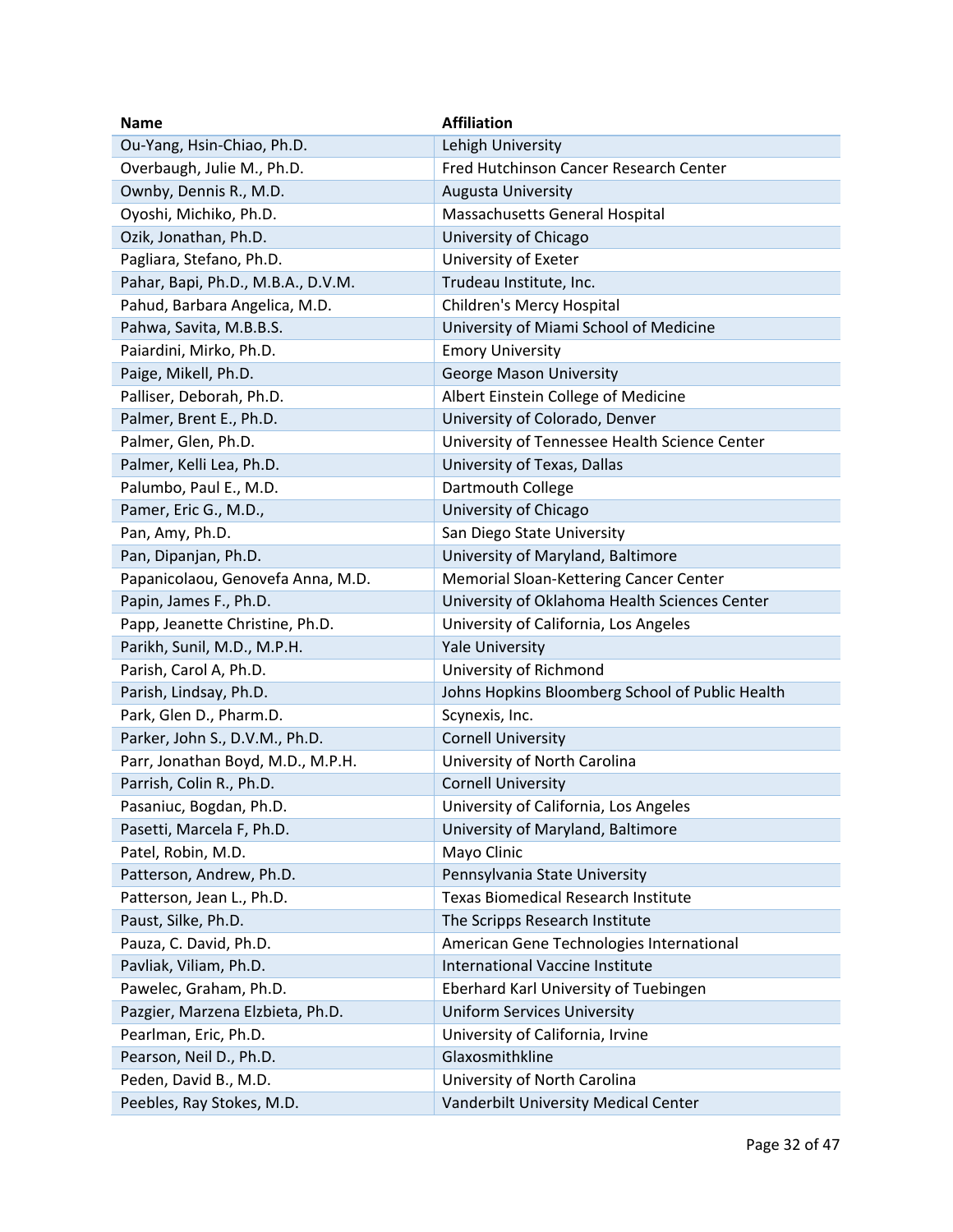| Name                                 | <b>Affiliation</b>                                  |
|--------------------------------------|-----------------------------------------------------|
| Peeples, Mark E., Ph.D.              | The Research Institute at Nationwide Children's     |
|                                      | Hospital                                            |
| Peer, Wendy Ann, Ph.D.               | University of Maryland University College           |
| Peloquin, Charles Arthur, Pharm.D.   | University of Florida                               |
| Peng, Jeffrey W., Ph.D.              | University of Notre Dame                            |
| Peng, Junmin, Ph.D.                  | St. Jude Children's Research Hospital               |
| Peng, Xinxia, Ph.D.                  | North Carolina State University                     |
| Pereira Ribeiro, Susan, Ph.D.        | Case Western Reserve University                     |
| Pereira, Lenore P., Ph.D.            | University of California, San Francisco             |
| Perfect, John R., M.D.               | <b>Duke University</b>                              |
| Perkins, David Linn, M.D., Ph.D.     | University of Illinois, Chicago                     |
| Perl, Trish M., M.D.                 | University of Texas Southwestern Medical Center     |
| Perlman, Stanley, M.D., Ph.D.        | University of Iowa                                  |
| Permar, Sallie R., Ph.D.             | Weill Medical College of Cornell University         |
| Peters, Bjoern, Ph.D.                | La Jolla Institute for Immunology                   |
| Petrenko, Valery A., Ph.D., D.Sc.    | <b>Auburn University</b>                            |
| Petro, Thomas Martin, Ph.D.          | University of Nebraska Medical Center               |
| Pettifor, Audrey, Ph.D., M.P.H.      | University of North Carolina                        |
| Peyton, David H., Ph.D.              | <b>Portland State University</b>                    |
| Phelan, Kevin A., Ph.D.              | Kevin A. Phelan, LLC                                |
| Picking, William D., Ph.D.           | University of Kansas                                |
| Pierce, Brian G., Ph.D.              | University of Maryland                              |
| Pierce, Joshua G., Ph.D.             | North Carolina State University                     |
| Pietra, Biagio A., M.D.              | University of Florida                               |
| Pillai, Satish Kumar, Ph.D.          | Vitalant                                            |
| Pincus, Seth H., M.D.                | Montana State University                            |
| Pinter, Abraham, Ph.D.               | Rutgers Biomedical and Health Sciences - New Jersey |
|                                      | <b>Medical School</b>                               |
| Pire-Smerkanich, Nancy, DRSc         | University of Southern California                   |
| Pitts, Kelly R., Ph.D.               | <b>Corgenix Medical Corporation</b>                 |
| Planet, Paul J., M.D., Ph.D.         | Children's Hospital of Philadelphia                 |
| Platts-Mills, Thomas A., M.D., Ph.D. | University of Virginia                              |
| Pober, Jordan S., M.D., Ph.D.        | <b>Yale University</b>                              |
| Polk, D Brent, M.D.                  | University of California, San Diego                 |
| Poltorak, Alexander, Ph.D.           | <b>Tufts Medical Center</b>                         |
| Poluektova, Larisa Y., M.D., Ph.D.   | University of Nebraska Medical Center               |
| Pond, Sergei L Kosakovsky, Ph.D.     | Temple University of The Commonwealth               |
| Popova, Antonia Petrova, M.D.        | University of Michigan                              |
| Porotto, Matteo, Ph.D.               | Columbia University Health Sciences                 |
| Potash, Mary Jane, Ph.D., AB         | Icahn School of Medicine at Mount Sinai             |
| Potula, Raghava, Ph.D.               | Temple University of The Commonwealth               |
| Powell, Rebecca, Ph.D.               | Icahn School of Medicine at Mount Sinai             |
| Powell, Thomas J., Ph.D.             | Artificial Cell Technologies, Inc.                  |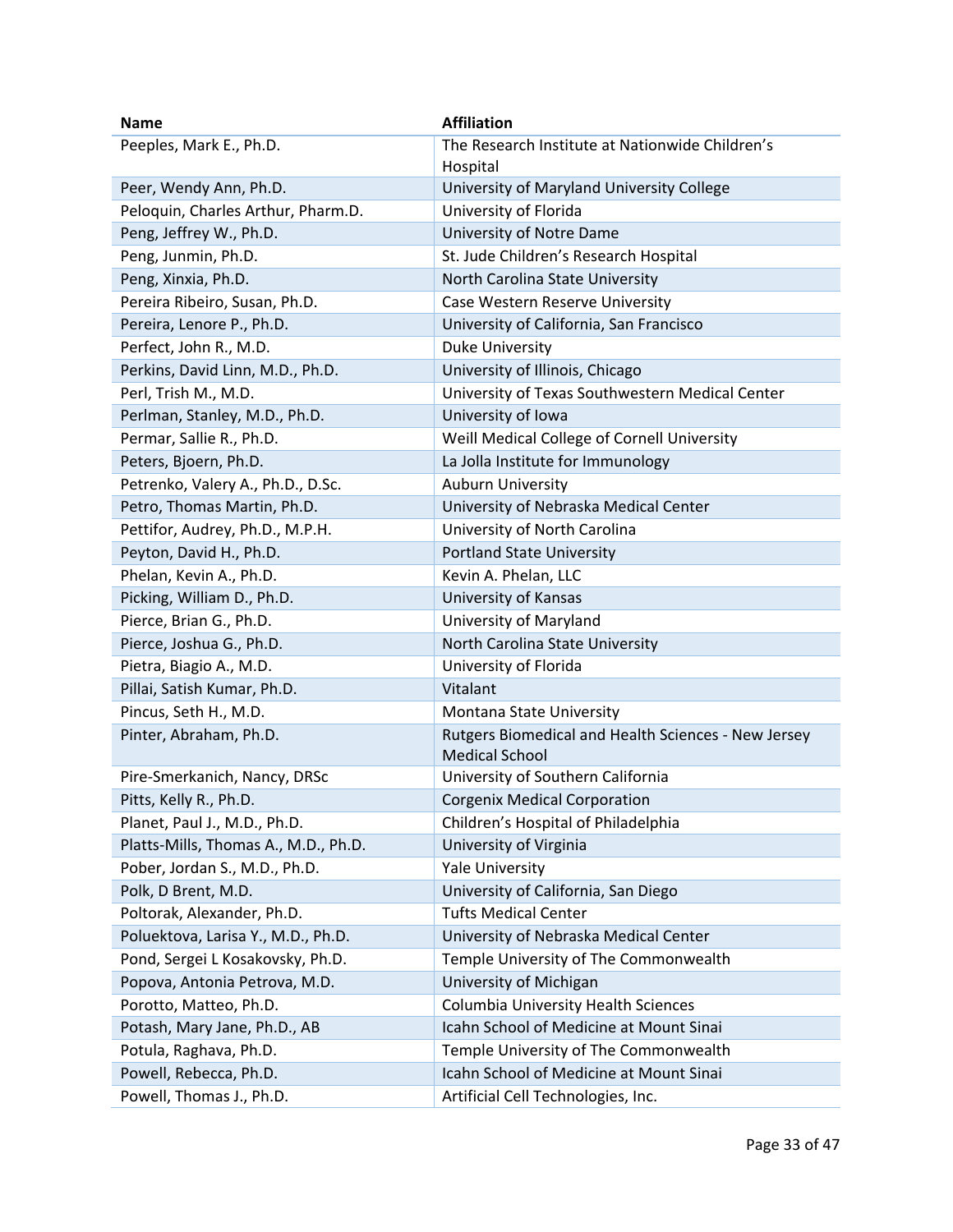| <b>Name</b>                      | <b>Affiliation</b>                                  |
|----------------------------------|-----------------------------------------------------|
| Prasad, Sridhar G., Ph.D.        | Plex Pharmaceuticals, Inc.                          |
| Preiksaitis, Jutta K., M.D.      | University of Alberta                               |
| Price, Albert E., Ph.D.          | <b>Yale University</b>                              |
| Priebe, Gregory P., M.D.         | Boston Children's Hospital                          |
| Projan, Steven J., Ph.D.         | Rutgers Biomedical and Health Sciences - New Jersey |
|                                  | <b>Medical School</b>                               |
| Pryhuber, Gloria S., M.D.        | University of Rochester                             |
| Purcell, Erin Bridget, Ph.D.     | <b>Old Dominion University</b>                      |
| Purdy, Georgiana E., Ph.D.       | Oregon Health & Science University                  |
| Pushko, Peter M., Ph.D.          | Medigen, Inc.                                       |
| Qi, Lei Stanley, Ph.D.           | <b>Stanford University</b>                          |
| Qian, Yu, Ph.D.                  | J. Craig Venter Institute, Inc.                     |
| Qiao, Liang, M.D.                | Loyola University, Chicago                          |
| Qin, Xuebin, M.D., Ph.D.         | <b>Tulane University</b>                            |
| Qin, Zhenpeng, Ph.D.             | University of Texas, Dallas                         |
| Quinn, Cheryl L., Ph.D.          | Immuven, Inc.                                       |
| Quinn, Frederick D., Ph.D.       | University of Georgia                               |
| Quinones-Mateu, Miguel E., Ph.D. | University of Otago                                 |
| Rahman, Irfan, Ph.D.             | University of Rochester                             |
| Rajarathnam, Krishna, Ph.D.      | University of Texas Medical Branch, Galveston       |
| Rakasz, Eva Gizella, Ph.D.       | University of Wisconsin                             |
| Ralston, Katherine S., Ph.D.     | University of California, Davis                     |
| Ramage, Holly, Ph.D.             | Thomas Jefferson University                         |
| Raman, Sanjeev Murthi, M.D.      | University of Utah                                  |
| Ramani, Sasirekha, Ph.D.         | <b>Baylor College of Medicine</b>                   |
| Ramilo, Octavio, M.D.            | Nationwide Children's Hospital                      |
| Ramos Bento, Ana Isabel, Ph.D.   | Indiana University                                  |
| Rana, Tariq M., Ph.D.            | University of California, San Diego                 |
| Randolph, Adrienne G., M.D.      | <b>Boston Children's Hospital</b>                   |
| Randolph, Gwendalyn J., Ph.D.    | Washington University School of Medicine            |
| Rao, Jianghong, Ph.D.            | <b>Stanford University</b>                          |
| Rao, Masaru Palakurthi, Ph.D.    | University of California, Riverside                 |
| Rao, Prakash, Ph.D.              | New Jersey Sharing Network                          |
| Rappaport, Jay, Ph.D.            | <b>Tulane University</b>                            |
| Rasko, David A., Ph.D.           | University of Maryland, Baltimore                   |
| Rathinam, Vijay, Ph.D., D.V.M.   | University of Connecticut School of Dental Medicine |
| Ravichandran, Kodi S., Ph.D.     | University of Virginia                              |
| Rawson, Nancy Ellen, Ph.D.       | <b>Monell Chemical Senses Center</b>                |
| Ray, Anuradha, Ph.D.             | University of Pittsburgh                            |
| Ray, Ranjit, Ph.D.               | Saint Louis University                              |
| Ray, Ratna B., Ph.D.             | Saint Louis University                              |
| Raymond, Andrea Denise, Ph.D.    | Florida International University                    |
| Rebeiro, Peter F., Ph.D.         | Vanderbilt University                               |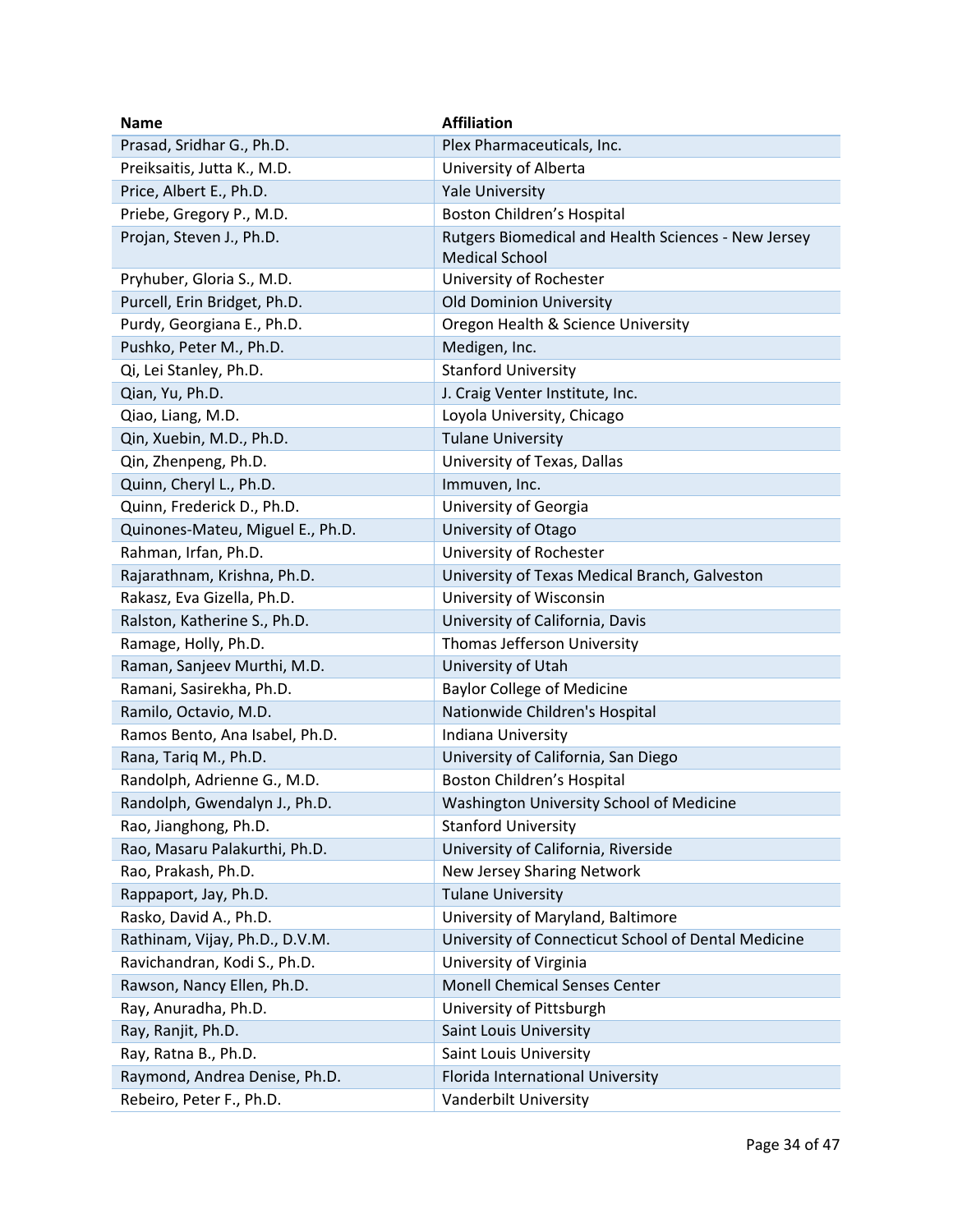| <b>Name</b>                             | <b>Affiliation</b>                                                           |
|-----------------------------------------|------------------------------------------------------------------------------|
| Reed, Douglas S., Ph.D.                 | University of Pittsburgh                                                     |
| Reeves, Matthew, Ph.D.                  | UCL Institute of Immunity & Transplantation                                  |
| Reibman, Joan, M.D.                     | New York City Health & Hospitals Corporation                                 |
| Reilly, Cavan S., Ph.D.                 | University of Minnesota                                                      |
| Reinecker, Hans-Christian, M.D.         | University of Texas Southwestern Medical Center                              |
| Reingold, Arthur L., M.D.               | <b>Public Health Foundation Enterprises</b>                                  |
| Reinhardt, Richard Lee, Ph.D.           | <b>National Jewish Health</b>                                                |
| Reitz, Allen B., Ph.D.                  | Fox Chase Chemical Diversity Center, Inc                                     |
| Relman, David A., M.D.                  | Veterans Health Admininstration, Palo Alto Health Care<br>System             |
| Remais, Justin V., Ph.D.                | University of California, Berkeley                                           |
| Revzin, Alexander, Ph.D.                | Mayo Clinic                                                                  |
| Reynolds, Robert C., Ph.D.              | University of Alabama at Birmingham                                          |
| Rhee, Kyu Y., M.D., Ph.D.               | Weill Medical College of Cornell University                                  |
| Ribeiro, Isabela, Ph.D.                 | Drugs for Neglected Diseases Initiatives                                     |
| Rice, Andrew P., Ph.D.                  | <b>Baylor College of Medicine</b>                                            |
| Rice, Charles V., Ph.D.                 | University of Oklahoma                                                       |
| Rice, Louis B., M.D.                    | Rhode Island Hospital                                                        |
| Rice, Peter A., M.D.                    | University of Massachusetts Medical School, Worcester                        |
| Riebe, Michael, Ph.D.                   | Astrazeneca Pharmaceuticals, LP                                              |
| Rietsch, Arne, Ph.D.                    | Case Western Reserve University                                              |
| Riley, Andrew, Ph.D.                    | University of Illinois, Chicago                                              |
| Rim, Donghyun, Ph.D.                    | Pennsylvania State University                                                |
| Rivera, Amariliz, Ph.D.                 | Rutgers Biomedical and Health Sciences - New Jersey<br><b>Medical School</b> |
| Robert, Jacques, Ph.D.                  | University of Rochester                                                      |
| Robertson, Catherine, MSC               | Canadian Science Centre for Human and Animal Health                          |
| Robinson, Gary, Ph.D.                   | Phasedesign Research, Inc.                                                   |
| Robinson, James E., M.D.                | <b>Tulane University</b>                                                     |
| Rodrigues, Debora Frigi, Ph.D.          | University of Houston                                                        |
| Rodriguez, Natalia Maria, Ph.D., M.P.H. | <b>Purdue University</b>                                                     |
| Roepe, Paul D., Ph.D.                   | Georgetown University                                                        |
| Roeser, Mark, M.D.                      | University of Virginia                                                       |
| Roess, Amira A., Ph.D.                  | George Washington University                                                 |
| Rohde, Kyle H., Ph.D.                   | University of Central Florida                                                |
| Rokas, Antonis, Ph.D.                   | Vanderbilt University                                                        |
| Roller, Richard J., Ph.D.               | University of Iowa                                                           |
| Romerio, Fabio, Ph.D.                   | Johns Hopkins University                                                     |
| Ronca, Shannon, Ph.D., M.P.H.           | <b>Baylor College of Medicine</b>                                            |
| Rong, Lijun, Ph.D.                      | University of Illinois, Chicago                                              |
| Roper, Rachel L., Ph.D.                 | <b>East Carolina University</b>                                              |
| Rose, Joan Bray, Ph.D.                  | Michigan State University                                                    |
| Rose, Warren E., Pharm.D.               | University of Wisconsin                                                      |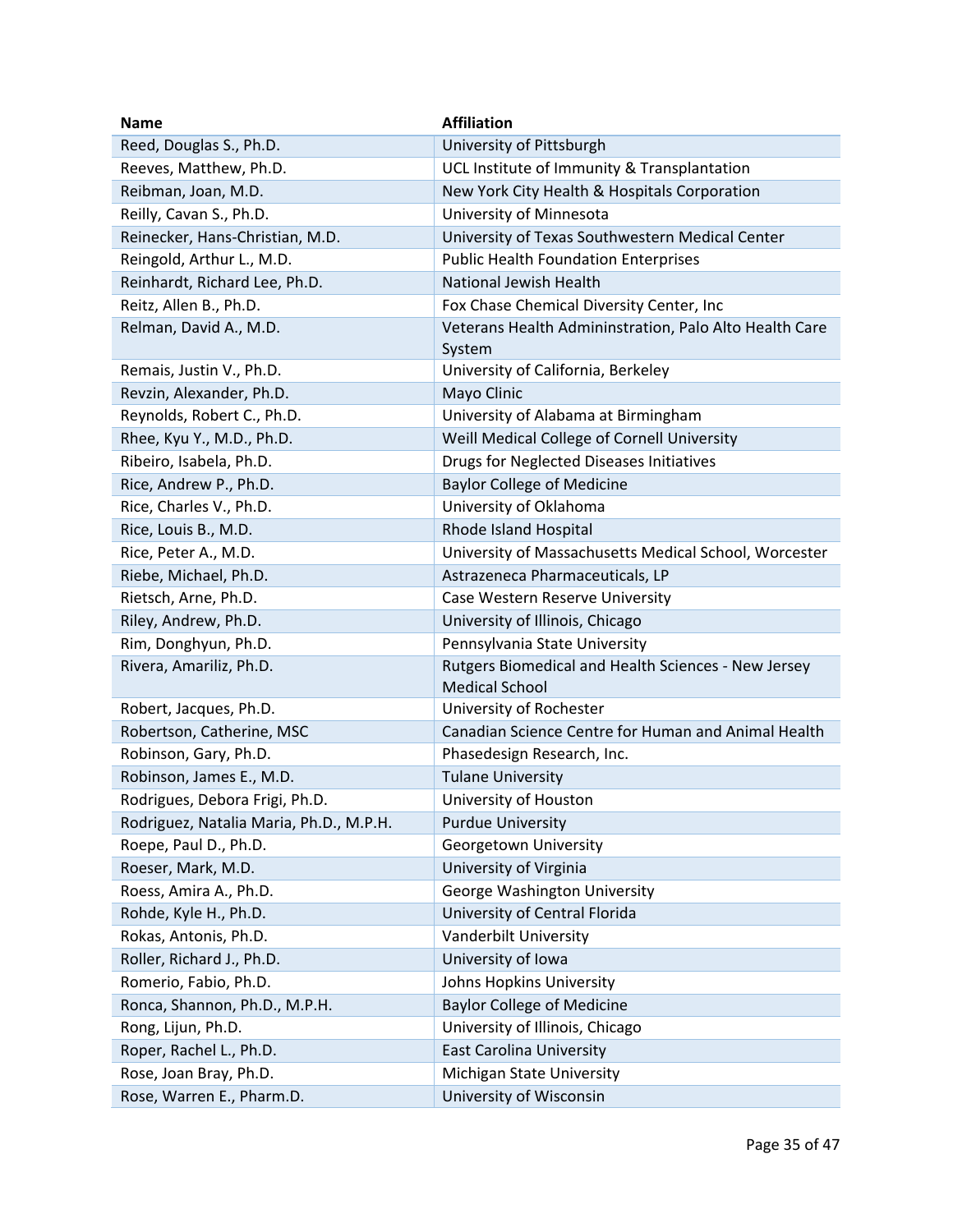| <b>Name</b>                         | <b>Affiliation</b>                                 |
|-------------------------------------|----------------------------------------------------|
| Rosen, Hugo Ramon, M.D.             | University of Southern California                  |
| Rosenblum, Michael A., Ph.D.        | Johns Hopkins University                           |
| Rosenwasser, Lanny J., M.D.         | Children's Mercy Hospital                          |
| Rossetto, Cyprian Constance, Ph.D.  | University of Nevada, Reno                         |
| Rossi, John Joseph, Ph.D.           | Beckman Research Institute of City of Hope         |
| Roth, Charles M., Ph.D.             | <b>Rutgers University</b>                          |
| Rothchild, Alissa Chen, Ph.D.       | University of Massachusetts                        |
| Rothman, Alan L., M.D.              | University of Rhode Island                         |
| Rowley, Anne H., M.D.               | Lurie Children's Hospital of Chicago               |
| Roy, Craig R., Ph.D.                | <b>Yale University</b>                             |
| Roy, Polly, Ph.D.                   | London School of Hygiene and Tropical Medicine     |
| Roy, Upal, Ph.D.                    | University of Texas, Rio Grande Valley             |
| Ruan, Qian, Ph.D.                   | Arcturus Therapeutics, Inc.                        |
| Runstadler, Jonathan, Ph.D., D.V.M. | <b>Tufts University</b>                            |
| Ruprecht, Ruth Margrit, M.D., Ph.D. | University of Louisiana, Lafayette                 |
| Russell, Charles John, Ph.D.        | St. Jude Children's Research Hospital              |
| Ryan, Edward T., M.D.               | Massachusetts General Hospital                     |
| Rynda-Apple, Agnieszka, Ph.D.       | Montana State University                           |
| Saag, Michael S., M.D.              | University of Alabama at Birmingham                |
| Saavedra, Milene Tatari, M.D.       | National Jewish Health                             |
| Sabourin, Carol L., Ph.D.           | Biomedical Advanced Research and Development       |
|                                     | Authority, Barda                                   |
| Sacha, Jonah B., Ph.D.              | Oregon Healthand Science University                |
| Sadikot, Ruxana T., M.D.            | <b>Emory University</b>                            |
| Sadique, Vicki, RN                  | <b>National Cancer Institute</b>                   |
| Safdar, Nasia, M.D., Ph.D.          | University of Wisconsin                            |
| Sagan, Selena Michael, Ph.D.        | <b>McGill University</b>                           |
| Sahay, Gaurav, Ph.D.                | <b>Oregon State University</b>                     |
| Sahl, Jason, Ph.D.                  | Northern Arizona University                        |
| Saito, Takeshi, M.D., Ph.D.         | University of Southern California                  |
| Sajadi, Mohammad Mohseni, M.D.      | University of Maryland, Baltimore                  |
| Sakamoto, Kaori, Ph.D., D.V.M.      | <b>Cornell University</b>                          |
| Salemi, Marco, Ph.D.                | University of Florida                              |
| Salvatore, Mirella, M.D.            | Weill Medical College of Cornell University        |
| Sampath, Aruna, Ph.D.               | Albert B. Sabin Vaccine Institute                  |
| Samten, Buka, M.D.                  | University of Texas Health Center, Tyler           |
| Sandberg, Johan K., Ph.D.           | Karolinska Institute                               |
| Sanders, Jennifer A., Ph.D.         | Rhode Island Hospital                              |
| Sanjana, Neville, Ph.D.             | New York Genome Center                             |
| Sant, Andrea Janine, Ph.D.          | University of Rochester                            |
| Santa Maria, Diane M., Dr.P.H., MSN | University of Texas Health Science Center, Houston |
| Santra, Sampa, Ph.D.                | Beth Israel Deaconess Medical Center               |
| Sarafianos, Stefan G., Ph.D.        | <b>Emory University</b>                            |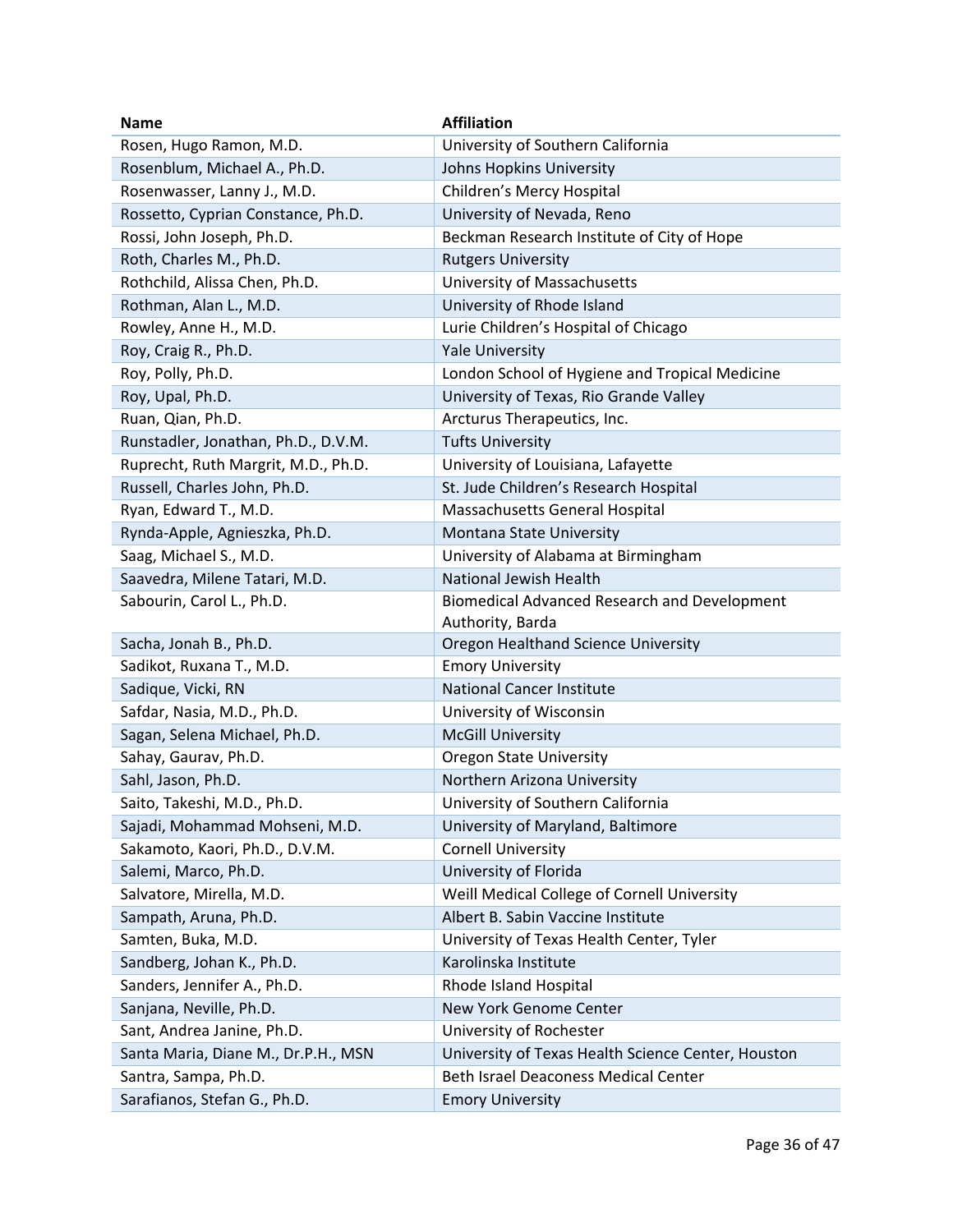| <b>Name</b>                                 | <b>Affiliation</b>                                     |
|---------------------------------------------|--------------------------------------------------------|
| Sarawar, Sally R., Ph.D.                    | Biomedical Research Institute of Southern California   |
| Sarkar, Indra Neil, Ph.D.                   | <b>Brown University</b>                                |
| Sarkar, Surojit, Ph.D.                      | Seattle Children's Hospital                            |
| Sarnow, Peter, Ph.D.                        | <b>Stanford University</b>                             |
| Sastry, Jagannadha K., Ph.D.                | University of Texas MD Anderson Cancer Center          |
| Sather, D. Noah, Ph.D.                      | Seattle Children's Hospital                            |
| Saunders, Kevin O., Ph.D.                   | Duke University                                        |
| Sauvageau, Dominic, Ph.D.                   | University of Alberta                                  |
| Savan, Ram, Ph.D.                           | University of Washington                               |
| Sawyer, Sherilyn J., Ph.D.                  | VA Boston Health Care System                           |
| Saxon, Andrew, M.D.                         | University of California, Los Angeles                  |
| Scanga, Charles A., Ph.D.                   | University of Pittsburgh                               |
| Scannapieco, Frank A., DMD, Ph.D.           | State University of New York, Buffalo                  |
| Scarpino, Samuel V., Ph.D.                  | Northeastern University                                |
| Schaenman, Joanna M., M.D., Ph.D.           | University of California, Los Angeles                  |
| Schanberg, Laura E., M.D.                   | <b>Duke University</b>                                 |
| Schlesinger, Larry S., M.D.                 | <b>Texas Biomedical Research Institute</b>             |
| Schluchter, Mark D., Ph.D.                  | Case Western Reserve University                        |
| Schmidt, Alexander C., M.D., Ph.D.          | <b>Gates Medical Research Institute</b>                |
| Schmidt-Weber, Carsten B., Ph.D.            | Swiss Research Institute for High Mountain Climate and |
|                                             | Medicine                                               |
| Schnall, Rebecca, RN, Ph.D., M.B.A., M.P.H. | <b>Columbia University Health Sciences</b>             |
| Schooley, Robert Turner, M.D.               | University of California, San Diego                    |
| Schrimshaw, Eric W., Ph.D.                  | University of Central Florida                          |
| Schroeder, Harry William, M.D., Ph.D.       | University of Alabama at Birmingham                    |
| Schuh, Jane M., Ph.D.                       | North Dakota State University                          |
| Schultz-Darken, Nancy J., Ph.D.             | University of Wisconsin                                |
| Schuyler, Mark R., M.D.                     | University of New Mexico                               |
| Schwab, Susan Ruth, Ph.D.                   | New York University School of Medicine                 |
| Schwan, William R., Ph.D.                   | University of Wisconsin, La Crosse                     |
| Schwartz, Lawrence B., M.D., Ph.D.          | Virginia Commonwealth University                       |
| Scoglio, Caterina M., Ph.D.                 | <b>Kansas State University</b>                         |
| Scott, Jamie Kathleen, M.D., Ph.D.          | <b>Simon Fraser University</b>                         |
| Scull, Christopher Matthew, Ph.D.           | Sloan Kettering Institute                              |
| Secor, Patrick R., Ph.D.                    | University of Montana                                  |
| Seed, Patrick C., M.D., Ph.D.               | Northwestern University                                |
| Seeliger, Jessica Chuang, Ph.D.             | State University of New York, Stony Brook              |
| Sefton, Michael V., Sc.D.                   | University of Toronto                                  |
| Segal, Brahm H., M.D.                       | Roswell Park Cancer Institute                          |
| Segal, Leopoldo Nicolas, M.D.               | New York University School of Medicine                 |
| Seley-Radtke, Katherine L., Ph.D.           | University of Maryland, Baltimore                      |
| Sellmyer, Mark A., M.D., Ph.D.              | University of Pennsylvania                             |
| Sello, Jason K., Ph.D.                      | University of California, San Francisco                |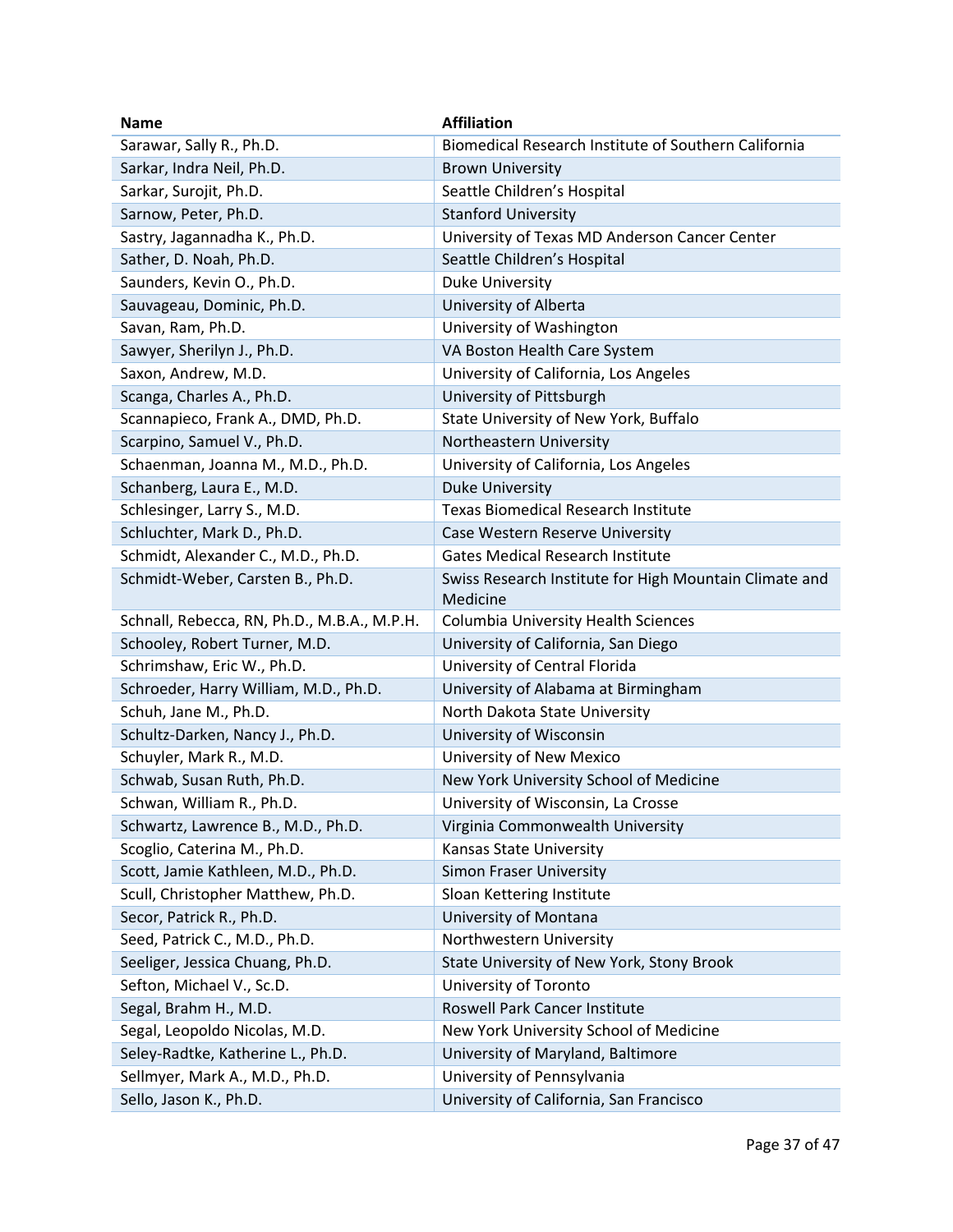| <b>Name</b>                           | <b>Affiliation</b>                                   |
|---------------------------------------|------------------------------------------------------|
| Selvaraj, Periasamy, Ph.D.            | <b>Emory University</b>                              |
| Sentman, Charles L., Ph.D.            | Dartmouth College                                    |
| Serezani, C. Henrique, Ph.D.          | Vanderbilt University Medical Center                 |
| Serre, David, Ph.D.                   | University of Maryland, Baltimore                    |
| Sestak, Karol, Ph.D., D.V.M.          | <b>Tulane National Primate Center</b>                |
| Sethi, Sanjay, M.B.B.S.               | State University of New York, Buffalo                |
| Seveau, Stephanie M. M., Ph.D.        | <b>Ohio State University</b>                         |
| Seyed Mousavi Tasieh, Seyed Mojtaba,  | <b>NIH Clinical Center</b>                           |
| Ph.D., V.M.D.                         |                                                      |
| Shacklett, Barbara L., Ph.D.          | University of California, Davis                      |
| Shafer, William Maurice, Ph.D.        | <b>Emory University</b>                              |
| Shafikhani, Sasha H., Ph.D.           | Rush University Medical Center                       |
| Shaman, Jeffrey L., Ph.D.             | Columbia University Health Sciences                  |
| Shane, Erica S., Ph.D.                | Independent Consultant                               |
| Shannon, William D., Ph.D., M.B.A.    | William D Shannon Consulting, LLC                    |
| Sharma, Jyotika, Ph.D.                | University of Texas MD Anderson Cancer Center        |
| Sharma-Walia, Neelam, Ph.D.           | Rosalind Franklin University of Medicine and Science |
| Shenoi, Sheela, M.D., M.P.H.          | <b>Yale University</b>                               |
| Sherchan, Samendra P., Ph.D.          | <b>Tulane University</b>                             |
| Sherman, David R., Ph.D.              | University of Washington                             |
| Sherwin, Catherine Mary Turner, Ph.D. | <b>Wright State University</b>                       |
| Sheth, Anandi Nayan, M.D.             | <b>Emory University</b>                              |
| Shih, Wan Y., Ph.D.                   | <b>Drexel University</b>                             |
| Shiloh, Michael, M.D., Ph.D.          | University of Texas Southwestern Medical Center      |
| Shimamura, Masako, M.D.               | The Research Institute at Nationwide Children's      |
| Shivakoti, Rupak, Ph.D.               | Hospital<br>Columbia University Health Sciences      |
| Shopsin, Bo, M.D., Ph.D.              | New York University School of Medicine               |
| Shukla, Diwakar, Ph.D.                | University of Illinois                               |
| Sibley, Carol H., Ph.D.               | University of Washington                             |
| Siedner, Mark J., M.D., M.P.H.        | Massachusetts General Hospital                       |
| Sieg, Scott Frederick, Ph.D.          | Case Western Reserve University                      |
| Siegrist, Mary Sloan, Ph.D.           | University of Massachusetts Amherst                  |
| Sigel, Keith Magnus, M.D., M.P.H.     | Icahn School of Medicine at Mount Sinai              |
| Silver, Lynn Leslie, Ph.D.            | L L Silver Consulting, LLC                           |
|                                       | <b>Frontier Science Foundation</b>                   |
| Siminski, Suzanne, M.B.A.             |                                                      |
| Simionescu, Dan T., Ph.D.             | <b>Clemson University</b>                            |
| Simmons, Jason, M.D., Ph.D.           | University of Washington                             |
| Simon, Gary L., M.D., Ph.D.           | George Washington University                         |
| Simoni, Jane, Ph.D.                   | University of Washington                             |
| Simpson, Pippa M., Ph.D.              | Medical College of Wisconsin                         |
| Sims Amy C., Ph.D.                    | <b>Battelle Pacific Northwest Laboratories</b>       |
| Sinclair, John, Ph.D.                 | University of Cambridge                              |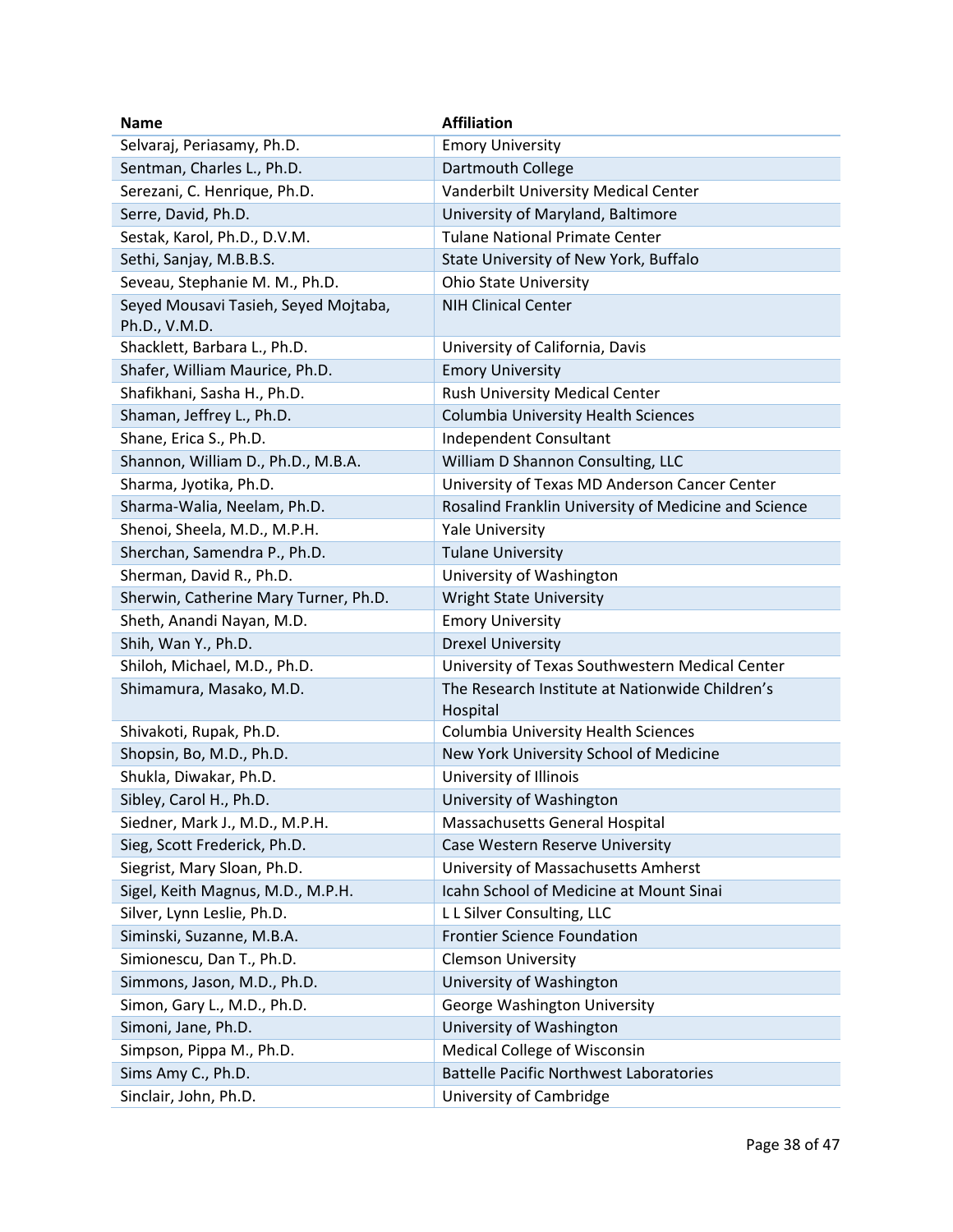| <b>Name</b>                                | <b>Affiliation</b>                                        |
|--------------------------------------------|-----------------------------------------------------------|
| Singh, Harinder, Ph.D.                     | Genentech, Inc.                                           |
| Singh, Kamlendra, Ph.D.                    | University of Missouri                                    |
| Singh, Upinder, M.D.                       | <b>Stanford University</b>                                |
| Siqueira-Neto, Jair L., Ph.D.              | University of California, San Diego                       |
| Skerrett, Shawn J., M.D.                   | University of Washington                                  |
| Skinner, Pamela J., Ph.D.                  | University of Minnesota                                   |
| Skolnik, Paul R., M.D.                     | <b>Carilion Medical Center</b>                            |
| Sliman, Joseph A., M.D., M.P.H.            | The Emmes Company, LLC                                    |
| Slomka, Piotr J, Ph.D.                     | Cedars-Sinai Medical Center                               |
| Slutsker, Laurence, M.D., M.P.H.           | PATH, the Program for Appropriate Technology in<br>Health |
| Slyker, Jennifer Ann, Ph.D.                | University of Washington                                  |
| Smith, Amber M., Ph.D.                     | University of Tennessee Health Science Center             |
| Smith, Jason G., Ph.D.,                    | University of Washington                                  |
| Smith, Kenneth Michael, Ph.D.              | Oklahoma Medical Research Foundation                      |
| Smith, Kimberly Y., M.D., M.P.H.           | VIIV Healthcare, LLC                                      |
| Smith, Patrick F., Pharm.D.                | Certara Usa, Inc.                                         |
| Smith, Rebecca Lee, Ph.D., D.V.M.          | University of Illinois                                    |
| Snoeck, Hans-Willem E., M.D., Ph.D.        | <b>Columbia University Health Sciences</b>                |
| Snyder, Jon Jason, Ph.D.,                  | Hennepin Healthcare Research Institute                    |
| Snydman, David Richard, M.D.               | <b>Tufts Medical Center</b>                               |
| Sohni, Youvraj, Ph.D.                      | Labcorp                                                   |
| Sokurenko, Evgeni Veniaminovic, M.D.,      | University of Washington                                  |
| Ph.D.                                      |                                                           |
| Somia, Nikunj V., Ph.D.                    | University of Minnesota                                   |
| Soriano-Sarabia, Natalia, Ph.D.            | George Washington University                              |
| Spangler, Jamie Berta, Ph.D.               | Johns Hopkins University                                  |
| Spanier, Adam J., M.D., Ph.D., M.P.H.      | University of Maryland Medical Center                     |
| Sparer, Timothy E., Ph.D.                  | University of Tennessee                                   |
| Sparger, Ellen Elizabeth, Ph.D., D.V.M.    | University of California, Davis                           |
| Sparks, Matthew Aaron, M.D.                | <b>Duke University</b>                                    |
| Spearman, Paul W., M.D.                    | Cincinnati Children's Hospital Medical Center             |
| Spergel, Jonathan Micheal, M.D., Ph.D.     | Children's Hospital of Philadelphia                       |
| Spindler, Katherine R., Ph.D.              | University of Michigan                                    |
| Sreevatsan, Srinand, Ph.D., M.P.H., D.V.M. | Michigan State University                                 |
| Sridhar, Saranya, Ph.D., M.B.B.S.          | Sanofi Pasteur, Inc.                                      |
| Sriram, Subramaniam, M.B.B.S.              | Vanderbilt University                                     |
| Srivastava, Indresh K., Ph.D.              | Sanofi Pasteur, Inc.                                      |
| Stahelin, Robert Virgil, Ph.D.             | <b>Purdue University</b>                                  |
| Stanley, Sarah A., Ph.D.                   | University of California Berkeley                         |
| Starks, Tyrel J., Ph.D.                    | <b>Hunter College</b>                                     |
| Stauber, Christine E., Ph.D.               | Georgia State University                                  |
| Stegall, Mark D., M.D.                     | Mayo Clinic                                               |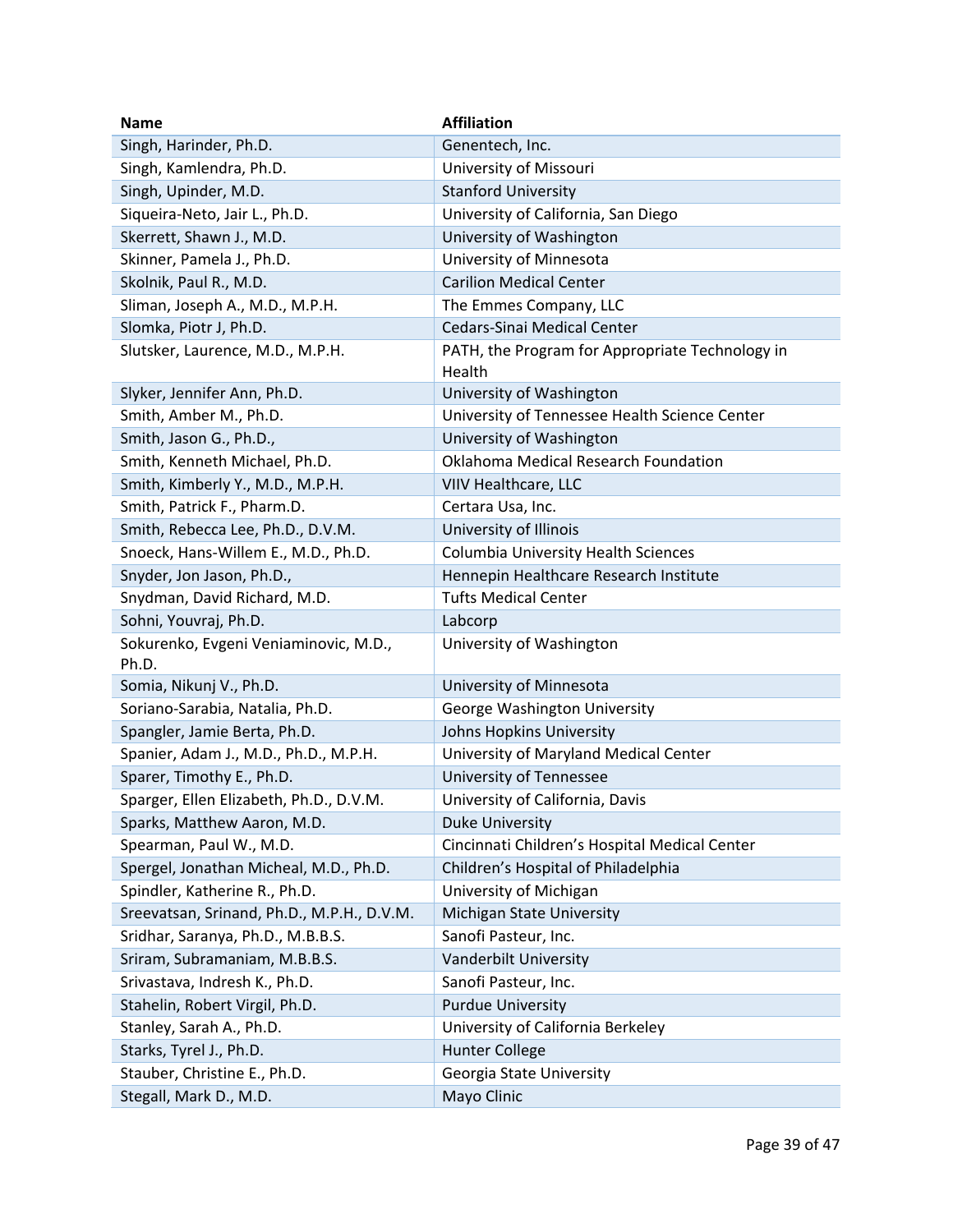| <b>Name</b>                             | <b>Affiliation</b>                                       |
|-----------------------------------------|----------------------------------------------------------|
| Stein, Catherine Marie, Ph.D.           | Case Western Reserve University                          |
| Stengelin, Martin, Ph.D., M.B.A.        | Meso Scale Diagnostics, LLC                              |
| Stephens, Edward Brice, Ph.D.           | University of Kansas Medical Center                      |
| Stepkowski, Stanislaw M., Ph.D., D.Sc., | University of Toledo Health Sciences Campus              |
| D.V.M.                                  |                                                          |
| Stewart, Philip S., Ph.D.               | Montana State University<br>Morehouse School of Medicine |
| Stiles, Jonathan K., Ph.D.              |                                                          |
| Stone, Kelly D., M.D.                   | <b>Children's National Medical Center</b>                |
| Strand, Michael, Ph.D.                  | University of Georgia                                    |
| Stratton, Charles William, M.D.         | Vanderbilt University Medical Center                     |
| Streblow, Daniel N., Ph.D.              | Oregon Health & Science University                       |
| Strutt, Tara Marlene, Ph.D.             | University of Central Florida                            |
| Stuart, Kenneth D., Ph.D.               | Seattle Children's Research Institute                    |
| Su, Lishan, Ph.D.                       | University of Maryland, Baltimore                        |
| Subbarao, Kanta, M.B.B.S., M.P.H.       | Royal Melbourne Hospital                                 |
| Sullivan, John Lewis, M.D.              | University of Massachusetts Medical School, Worcester    |
| Sun, Jie, Ph.D.                         | University of Virginia                                   |
| Sun, Jun, Ph.D.                         | University of Illinois, Chicago                          |
| Sun, Keer, Ph.D.                        | University of Texas Medical Branch, Galveston            |
| Sundar, Isaac Kirubakaran, Ph.D.        | University of Kansas Medical Center                      |
| Suthanthiran, Manikkam, M.D.            | Weill Medical College of Cornell University              |
| Suzuki, Sumihiro, Ph.D.                 | Rush University Medical Center                           |
| Suzuki, Yasuhiro, Ph.D.                 | University of Kentucky                                   |
| Swain, Susan L., Ph.D.                  | University of Massachusetts Medical School, Worcester    |
| Swanson, Michele Somes, Ph.D.           | University of Michigan                                   |
| Szabolcs, Paul, M.D.                    | University of Pittsburgh                                 |
| Taggart, Tamara, Ph.D., M.P.H.          | George Washington University                             |
| Takayama, Shuichi, Ph.D.                | Georgia Institute of Technology                          |
| Takyar, Seyedtaghi, M.D., Ph.D.         | <b>Yale University</b>                                   |
| Talaat, Adel M., Ph.D.                  | University of Wisconsin                                  |
| Talbot, Helen Keipp, M.D., M.P.H.       | Vanderbilt University Medical Center                     |
| Talton, James D., Ph.D.                 | Alchem Laboratories Corporation                          |
| Tam, Vincent, Ph.D.                     | Temple University of The Commonwealth                    |
| Tan, Chalet, Ph.D.                      | University of Mississippi                                |
| Tan, Gene Brian, Ph.D.                  | J. Craig Venter Institute, Inc.                          |
| Taneja, Rajneesh, Ph.D.                 | T B Alliance                                             |
| Tang, Alice M., Ph.D.                   | <b>Tufts University</b>                                  |
| Tang, Chuanbing, Ph.D.                  | University of South Carolina                             |
| Tang, Jianming, Ph.D., D.V.M.           | University of Alabama at Birmingham                      |
| Tang, Qizhi, Ph.D.                      | University of California, San Francisco                  |
| Tang, Weiping, Ph.D.                    | University of Wisconsin                                  |
| Tao, W. Andy, Ph.D.                     | <b>Purdue University</b>                                 |
| Taylor, Jordan A., Ph.D.                | <b>Princeton University</b>                              |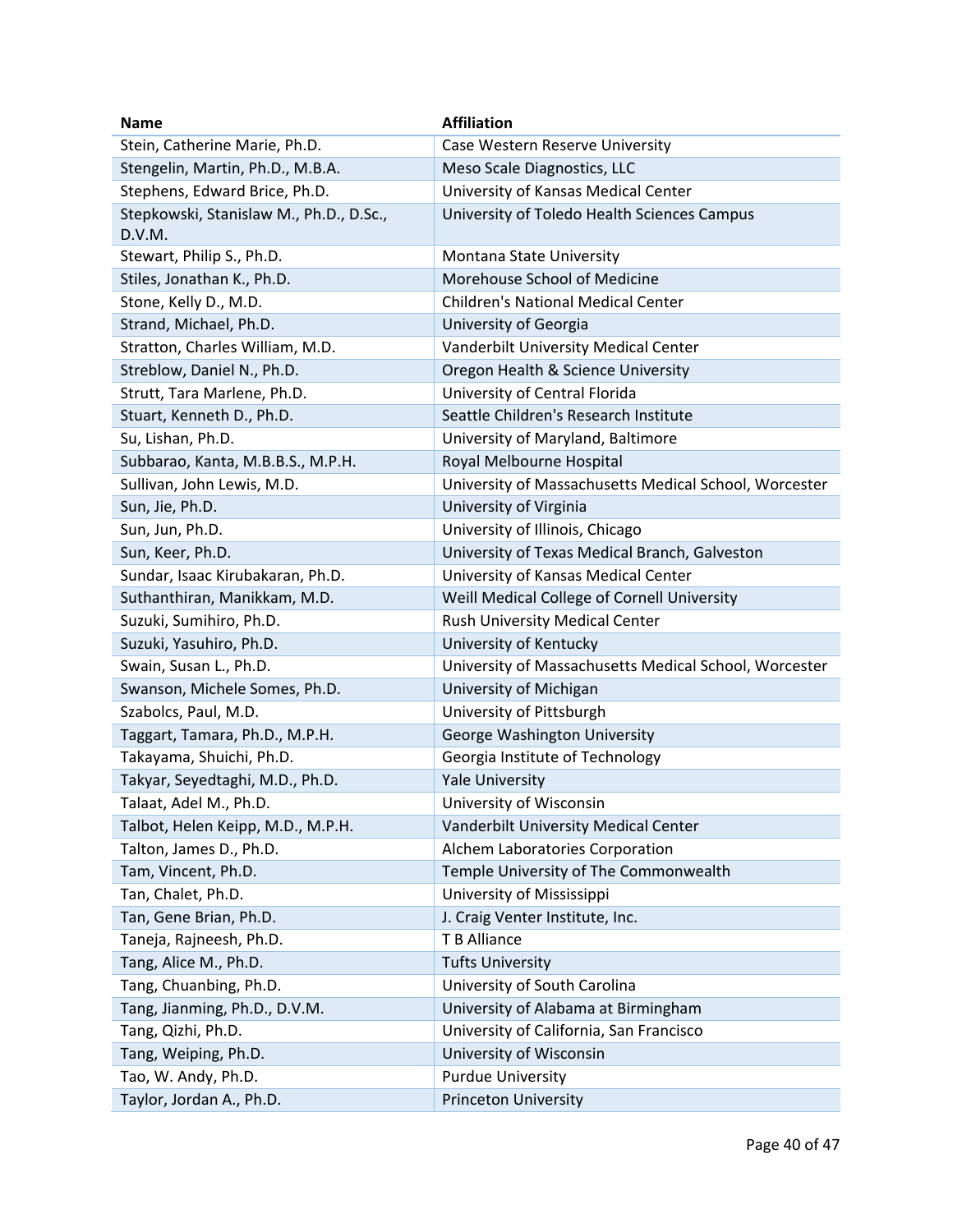| <b>Name</b>                            | <b>Affiliation</b>                                |
|----------------------------------------|---------------------------------------------------|
| Taylor, Stephanie N., M.D.             | Louisiana State University Health Sciences Center |
| Tayo, Bamidele Olusegun, Ph.D.         | Loyola University                                 |
| Tector, A. Joseph, M.D., Ph.D.         | University of Miami                               |
| Tekwani, Babu L., Ph.D.                | Southern Research Institute                       |
| Telesnitsky, Alice, Ph.D.              | University of Michigan                            |
| Teng, Michael N., Ph.D.                | University of South Florida                       |
| Tennant, Sharon Mei, Ph.D.             | University of Maryland, Baltimore                 |
| Tenoever, Benjamin R., Ph.D.           | New York University School of Medicine            |
| Terrin, Michael L., M.D., M.P.H.       | University of Maryland, Baltimore                 |
| Testa, Charles, Ph.D.                  | Curza Global, LLC                                 |
| Thaiss, Christoph Alexander, Ph.D.     | University of Pennsylvania                        |
| Thanavala, Yasmin, Ph.D.               | Roswell Park Cancer Institute                     |
| Theoharides, Theoharis C., M.D., Ph.D. | <b>Tufts University</b>                           |
| Thibeault, Susan Lynn, Ph.D.           | University of Wisconsin                           |
| Thimme, Robert, M.D.                   | University of Freiburg                            |
| Thomas, Duncan C., Ph.D.               | University of Southern California                 |
| Thomas, Paul G., Ph.D.                 | St. Jude Children's Research Hospital             |
| Thomas, Raymond, Ph.D.                 | <b>Memorial University</b>                        |
| Thomas, Sonia M., D.P.H.               | Research Triangle Institute                       |
| Thomas, Sunil, Ph.D.                   | Lankenau Institute for Medical Research           |
| Thompson, Linda F., Ph.D.              | Oklahoma Medical Research Foundation              |
| Thompson-Iritani, Sally, D.V.M., Ph.D. | University of Washington                          |
| Thomsen, Isaac P., M.D.                | Vanderbilt University Medical Center              |
| Tien, Phyllis C., M.D.                 | University of California, San Francisco           |
| Tischler, Anna DeGraff, Ph.D.          | University of Minnesota                           |
| Tisdale, James E., Pharm.D.            | <b>Purdue University</b>                          |
| Tiwari, Vaibhav, Ph.D.                 | Midwestern University                             |
| Tobin, Gregory John, Ph.D.             | Biological Mimetics, Inc.                         |
| Tolbert, Thomas J., Ph.D.              | University of Kansas                              |
| Tomaras, Andrew P., Ph.D.              | Forge Therapeutics, Inc.                          |
| Tompkins, Stephen Mark, Ph.D.          | University of Georgia                             |
| Torbett, Bruce Edward, Ph.D.           | Seattle Children's Hospital                       |
| Torres, Alfredo G., Ph.D.              | University of Texas Medical Branch, Galveston     |
| Tortorella, Domenico, Ph.D.            | Icahn School of Medicine at Mount Sinai           |
| Townsend, Jeffrey Peter, Ph.D.         | <b>Yale University</b>                            |
| Trachtman, Howard, M.D.                | New York University School of Medicine            |
| Trader, Darci J., Ph.D.                | <b>Purdue University</b>                          |
| Treangen, Todd James, Ph.D.            | <b>Rice University</b>                            |
| Treanor, John Jay, M.D.                | University of Rochester                           |
| Triant, Virginia Athena, M.D., M.P.H.  | Massachusetts General Hospital                    |
| Tricoche, Xavier Michel, Ph.D.         | <b>Purdue University</b>                          |
| Tripathi, Anubhav, Ph.D.               | <b>Brown University</b>                           |
| Troxel, Andrea B., Sc.D.               | New York University School of Medicine            |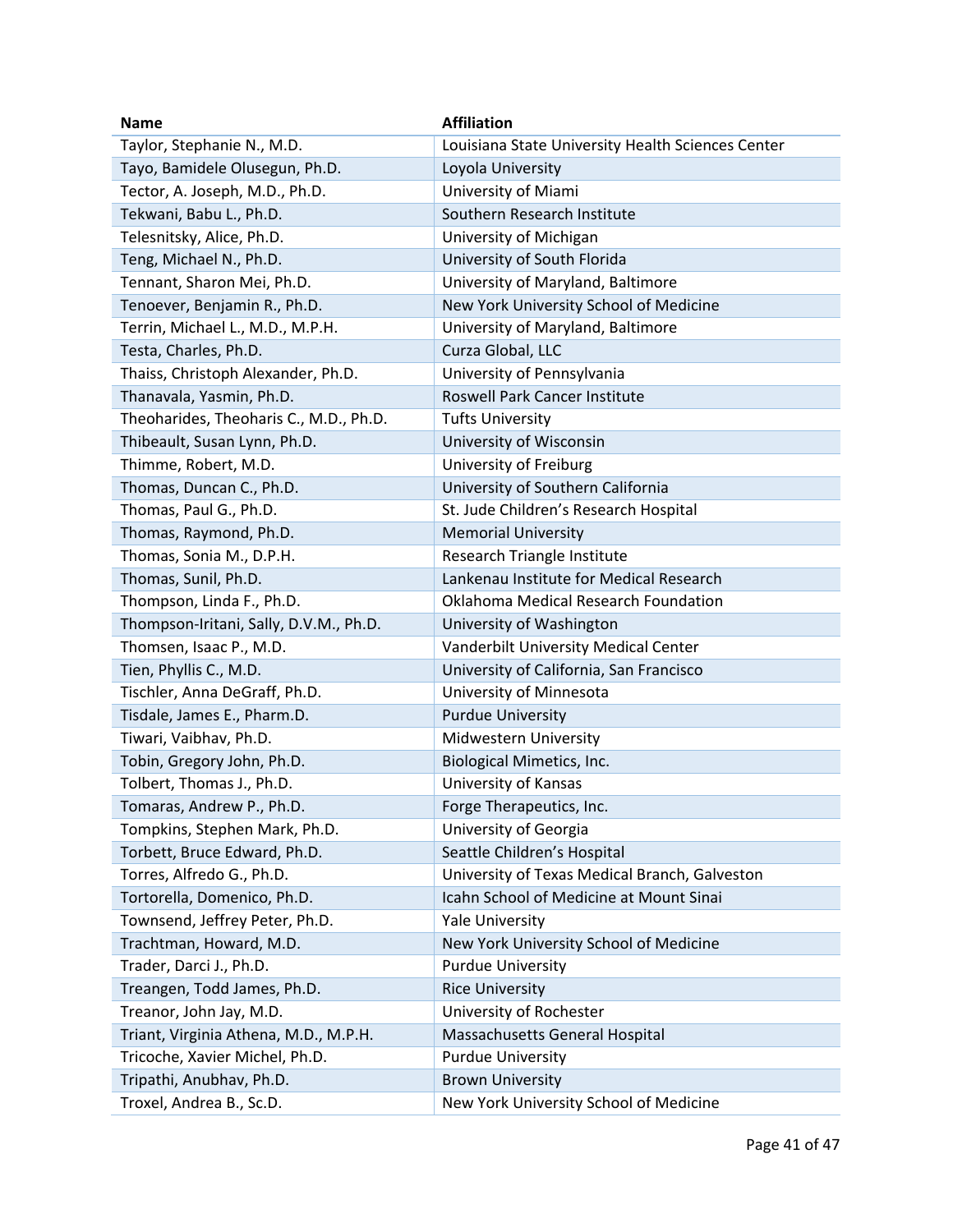| <b>Name</b>                                | <b>Affiliation</b>                                  |
|--------------------------------------------|-----------------------------------------------------|
| True-Krob, Heather L., Ph.D.               | <b>Washington University</b>                        |
| Truong, Vu L., Ph.D.,                      | Aridis Pharmaceuticals, LLC                         |
| Tsaprailis, George, Ph.D.                  | The Scripps Research Institute                      |
| Tse, Hubert M., Ph.D.                      | University of Alabama at Birmingham                 |
| Tseng, Chien-Te K., Ph.D.                  | University of Texas Medical Branch, Galveston       |
| Tsibris, Athe M., M.D.                     | Brigham and Women's Hospital                        |
| Tsokos, George C., M.D.                    | <b>Beth Israel Deaconess Medical Center</b>         |
| Tucker, Sean N., Ph.D.                     | Vaxart, Inc.                                        |
| Tullius, Stefan Gunther, M.D., Ph.D.       | Brigham and Women's Hospital                        |
| Tumeh, Paul Camille, M.D.                  | <b>Private Practice</b>                             |
| Tung, Frank Y., Ph.D.                      | Genecure, LLC                                       |
| Turner, Justin H., M.D., Ph.D.             | Vanderbilt University Medical Center                |
| Twigg, Homer L., M.D.                      | Indiana University-Purdue University, Indianapolis  |
| Ucar, Duygu, Ph.D.                         | Jackson Laboratory                                  |
| Ucker, David S., Ph.D.                     | University of Illinois, Chicago                     |
| Uittenbogaart, Christel H., M.D.           | University of California, Los Angeles               |
| Ulloa, Luis, Ph.D.                         | <b>Duke University</b>                              |
| Uludag, Hasan, Ph.D.                       | University of Alberta                               |
| Underhill, David M., Ph.D.                 | Cedars-Sinai Medical Center                         |
| Urdahl, Kevin B., M.D., Ph.D.              | Seattle Children's Hospital                         |
| Usta, Osman Berk, Ph.D.                    | Massachusetts General Hospital                      |
| Van Bakel, Harm, Ph.D.                     | Icahn School of Medicine at Mount Sinai             |
| Van Dijk, David, Ph.D.                     | <b>Yale University</b>                              |
| Van Duin, David, M.D., Ph.D.               | University of North Carolina                        |
| Van Gils, Marit, Ph.D.                     | <b>Academical Medical Center</b>                    |
| Van Lanen, Steven Gary, Ph.D.              | University of Kentucky                              |
| Van Oers, Nicolai Stanislas Cyrille, Ph.D. | University of Texas Southwestern Medical Center     |
| Vanderford, Nathan Lane, Ph.D., M.B.A.     | University of Kentucky                              |
| Vanderslice, Peter, Ph.D.                  | <b>Texas Heart Institute</b>                        |
| Vandussen, Kelli Lynn, Ph.D.               | Cincinnati Children's Hospital Medical Center       |
| Vankayalapati, Ramakrishna, Ph.D.          | University of Texas Health Center, Tyler            |
| Varmus, Harold E., M.D.                    | Weill Medical College of Cornell University         |
| Vartanian, Timothy, M.D., Ph.D.            | Weill Medical College of Cornell University         |
| Vasudevan, Shobha, Ph.D.                   | Massachusetts General Hospital                      |
| Vazquez-Torres, Andres, Ph.D., D.V.M.      | University of Colorado, Denver                      |
| Veazey, Ronald S., Ph.D., D.V.M.           | <b>Tulane University</b>                            |
| Vedantam, Gayatri, Ph.D.                   | University of Arizona                               |
| Vediyappan, Govindsamy, Ph.D.              | Kansas State University                             |
| Venketaraman, Vishwanath, Ph.D.            | Western University of Health Sciences               |
| Ventresca, Mario, Ph.D.                    | <b>Purdue University</b>                            |
| Verardi, Paulo H., Ph.D.                   | University of Connecticut                           |
| Verbridge, Scott S., Ph.D.                 | Virginia Polytechnic Institute and State University |
| Verhoeven, David E., Ph.D.                 | Iowa State University                               |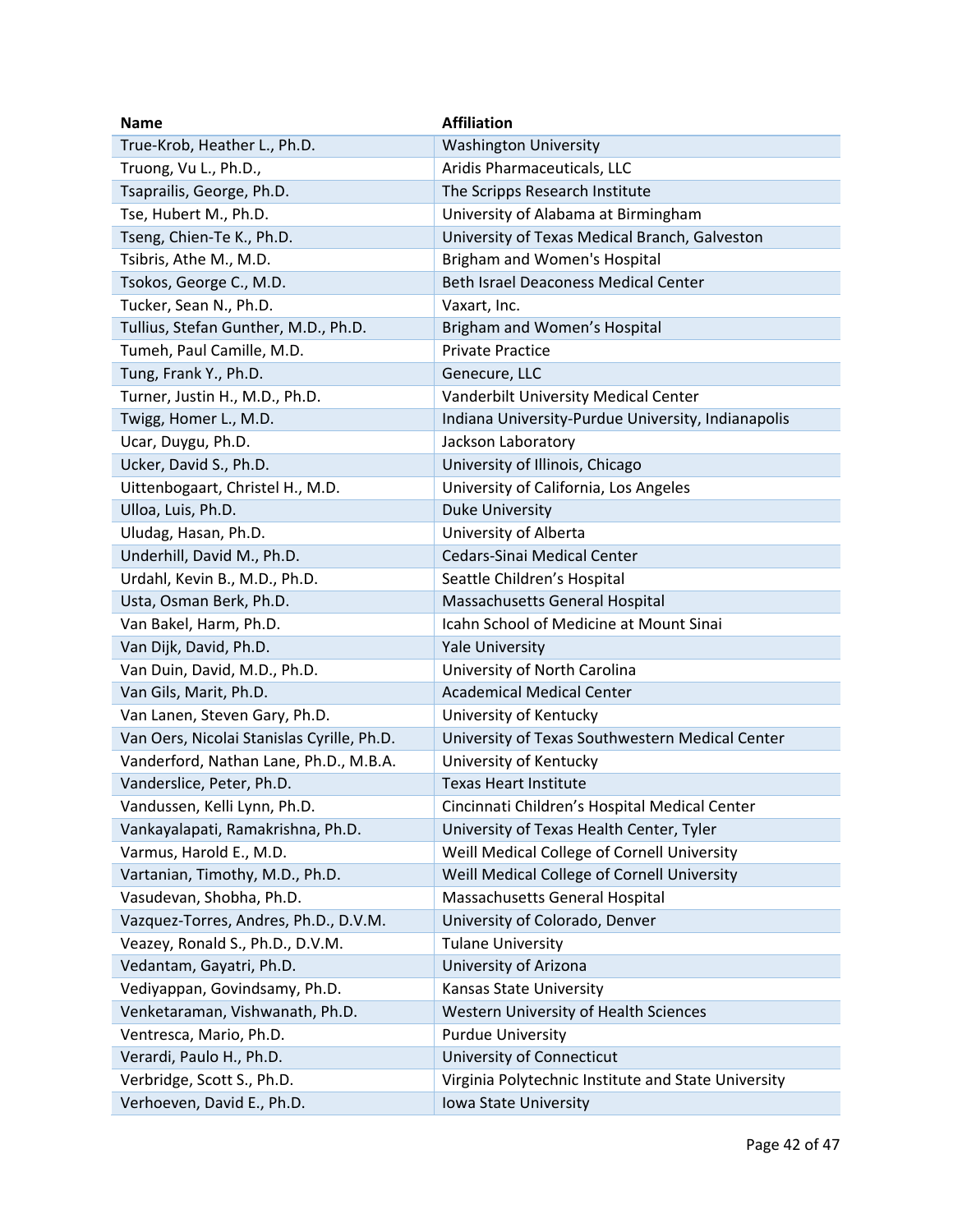| <b>Name</b>                           | <b>Affiliation</b>                                                          |
|---------------------------------------|-----------------------------------------------------------------------------|
| Vetro, Joseph Anthoney, Ph.D.         | University of Nebraska Medical Center                                       |
| Villalta, Fernando, Ph.D.             | <b>Meharry Medical College</b>                                              |
| Villinger, Francois J., D.V.M.        | University of Louisiana, Lafayette                                          |
| Vincent, Kathleen Listiak, M.D.       | University of Texas Medical Branch, Galveston                               |
| Vinnard, Christopher, M.D.            | Rutgers Biomedical and Health Sciences, New Jersey<br><b>Medical School</b> |
| Viscidi, Raphael Paul, M.D.           | Johns Hopkins University                                                    |
| Visweswaran, Shyam, M.D., Ph.D.       | University of Pittsburgh                                                    |
| Vlasova, Anastasia Nickolaevna, Ph.D. | <b>Ohio State University</b>                                                |
| Vogel, Stefanie N., Ph.D.             | University of Maryland, Baltimore                                           |
| Volberding, Paul A., M.D.             | University of California, San Francisco                                     |
| Volsky, David J., Ph.D.               | Icahn School of Medicine at Mount Sinai                                     |
| Voth, Daniel E., Ph.D.                | University of Arkansas for Medical Sciences                                 |
| Voyich, Jovanka M., Ph.D.             | Montana State University                                                    |
| Vukovic, Lela, Ph.D.                  | University of Texas, El Paso                                                |
| Vullikanti, Anil, Ph.D.               | University of Virginia                                                      |
| Vyas, Jatin M., M.D., Ph.D.           | Massachusetts General Hospital                                              |
| Waggoner, Stephen N., Ph.D.           | Cincinnati Children's Hospital Medical Center                               |
| Wagner, James G., Ph.D., M.B.A.       | Michigan State University                                                   |
| Wagner, Thor Andrew, M.D.             | Seattle Children's Hospital                                                 |
| Wakeland, Edward K., Ph.D.            | University of Texas Southwestern Medical Center                             |
| Walker, Larry A., Ph.D.               | University of Mississippi                                                   |
| Wall, Luke, M.D.                      | Louisiana State University Health Sciences Center                           |
| Wallace, Dennis D., Ph.D.             | Research Triangle Institute                                                 |
| Walter, Mark R., Ph.D.                | University of Alabama at Birmingham                                         |
| Wan, Xiufeng Henry, Ph.D.             | University of Missouri                                                      |
| Wang, Baozhong, Ph.D.                 | Georgia State University                                                    |
| Wang, Binghe, Ph.D.                   | Georgia State University                                                    |
| Wang, David, Ph.D.                    | <b>Washington University</b>                                                |
| Wang, Gary P., M.D., Ph.D.            | University of Florida                                                       |
| Wang, Guangshun, Ph.D.                | University of Nebraska Medical Center                                       |
| Wang, Jun, Ph.D.                      | University of Arizona                                                       |
| Wang, Lai-Xi, Ph.D.                   | University of Maryland                                                      |
| Wang, Pengfei, Ph.D.                  | University of Alabama at Birmingham                                         |
| Wang, Penghua, Ph.D.                  | University of Connecticut School of Dental Medicine                         |
| Wang, Shixia, Ph.D., D.V.M.           | University of Massachusetts Medical School, Worcester                       |
| Wang, Wei-Kung, M.D., Sc.D.           | University of Hawaii, Manoa                                                 |
| Wang, Xing, Ph.D.                     | University of Illinois                                                      |
| Wang, Yuedong, Ph.D.                  | University of California, Santa Barbara                                     |
| Wang, Yufeng, Ph.D.                   | University of Texas, San Antonio                                            |
| Wang, Zhenjia, Ph.D.                  | <b>Washington State University</b>                                          |
| Waters, Katrina M., Ph.D.             | <b>Battelle Pacific Northwest Laboratories</b>                              |
| Watson, Robert Owen, Ph.D., M.P.H.    | Texas A&M University Health Science Center                                  |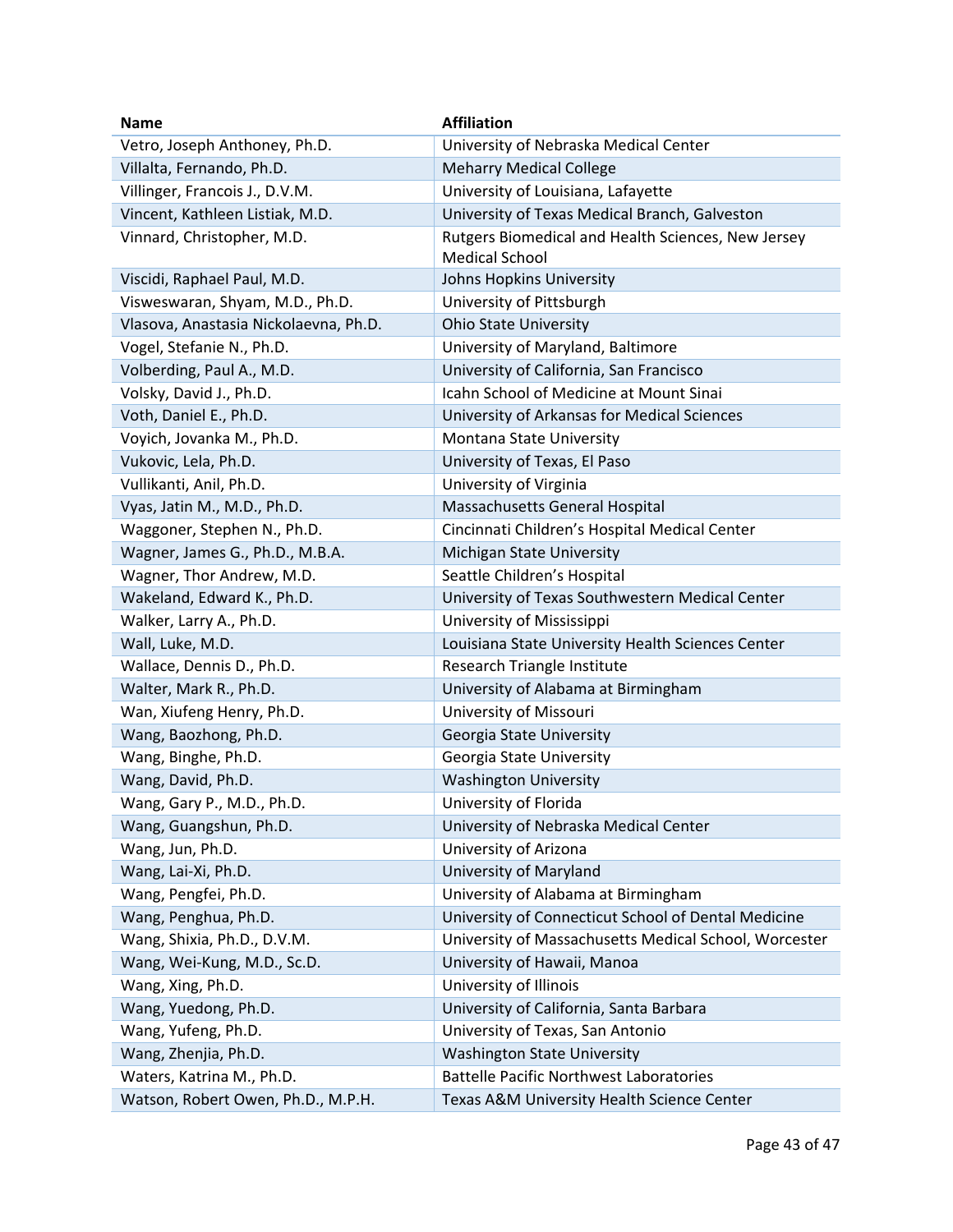| <b>Name</b>                      | <b>Affiliation</b>                                        |
|----------------------------------|-----------------------------------------------------------|
| Watts, Joel, Ph.D.               | University of California, San Francisco                   |
| Webb, Pamela A., AB              | University of Minnesota                                   |
| Webb, Tonya J., Ph.D.            | University of Maryland School of Medicine                 |
| Webby, Richard John, Ph.D.       | St. Jude Children's Research Hospital                     |
| Wedemeyer, Heiner, M.D.          | <b>Hannover Medical School</b>                            |
| Weetall, Marla L., Ph.D.         | Ptc Therapeutics, Inc.                                    |
| Wegienka, Ganesa Rebecca, Ph.D.  | Henry Ford Health System                                  |
| Wei, Alan, Ph.D.                 | Agri-Analysis, LLC                                        |
| Wei, Guowei, Ph.D.               | Michigan State University                                 |
| Wei, Yinan, Ph.D.                | University of Kentucky                                    |
| Weigum, Shannon Elise, Ph.D.     | <b>Texas State University</b>                             |
| Weinberger, Daniel Martin, Ph.D. | <b>Yale University</b>                                    |
| Weinert, Emily E., Ph.D.         | Pennsylvania State University                             |
| Weinrick, Brian, Ph.D.           | Trudeau Institute, Inc.                                   |
| Weiser, Jeffrey Neal, M.D.       | New York University School of Medicine                    |
| Weiss, Alison A., Ph.D.          | University of Cincinnati                                  |
| Weissenhorn, Winfried, Ph.D.     | Institute of Structural Biology                           |
| Weitzman, Patricia Flynn, Ph.D.  | Environment and Health Group, Inc.                        |
| Weller, Sandra K., Ph.D.         | University of Connecticut School of Medicine and          |
|                                  | Dentistry                                                 |
| Welsh, Christabel J., Ph.D.      | Texas A&M University                                      |
| Wen, Haitao, Ph.D.               | <b>Ohio State University</b>                              |
| Wen, Li, M.D., Ph.D.             | <b>Yale University</b>                                    |
| Wen, Xuejun, M.D., Ph.D.         | Virginia Commonwealth University                          |
| Werner, Milton H., Ph.D.         | Inhibikase Therapeutics                                   |
| Wertheim, Joel Okrent, Ph.D.     | University of California, San Diego                       |
| Westaway, David, Ph.D.           | University of Alberta                                     |
| Wester, C. William, M.D., M.P.H. | Vanderbilt University Medical Center                      |
| Westrick, Randal J., Ph.D.       | <b>Oakland University</b>                                 |
| Wetzler, Lee Mark, M.D.          | <b>Boston University Medical Campus</b>                   |
| Wexler, Anthony Stein, Ph.D.     | University of California, Davis                           |
| Whalen, Christopher C., M.D.     | University of Georgia                                     |
| Whalen, Kay, M.B.A.              | Executive Director, Inc.                                  |
| Wheeler, Robert T., Ph.D.        | University of Maine                                       |
| Whelan, Kelly A., Ph.D.          | Temple University of The Commonwealth                     |
| Whitacre, David C., Ph.D.        | Vlp Biotech, Inc.                                         |
| White, Jessica Anne, Ph.D.       | PATH, the Program for Appropriate Technology in<br>Health |
| White, Judith M., Ph.D.          | University of Virginia                                    |
| White, Laura Forsberg, Ph.D.     | <b>Boston University Medical Campus</b>                   |
| Whitmire, Jason Kyle, Ph.D.      | University of North Carolina                              |
| Whitsett, Jeffrey A., M.D.       | Cincinnati Children's Hospital Medical Center             |
| Whittaker, Gary R., Ph.D.        | <b>Cornell University</b>                                 |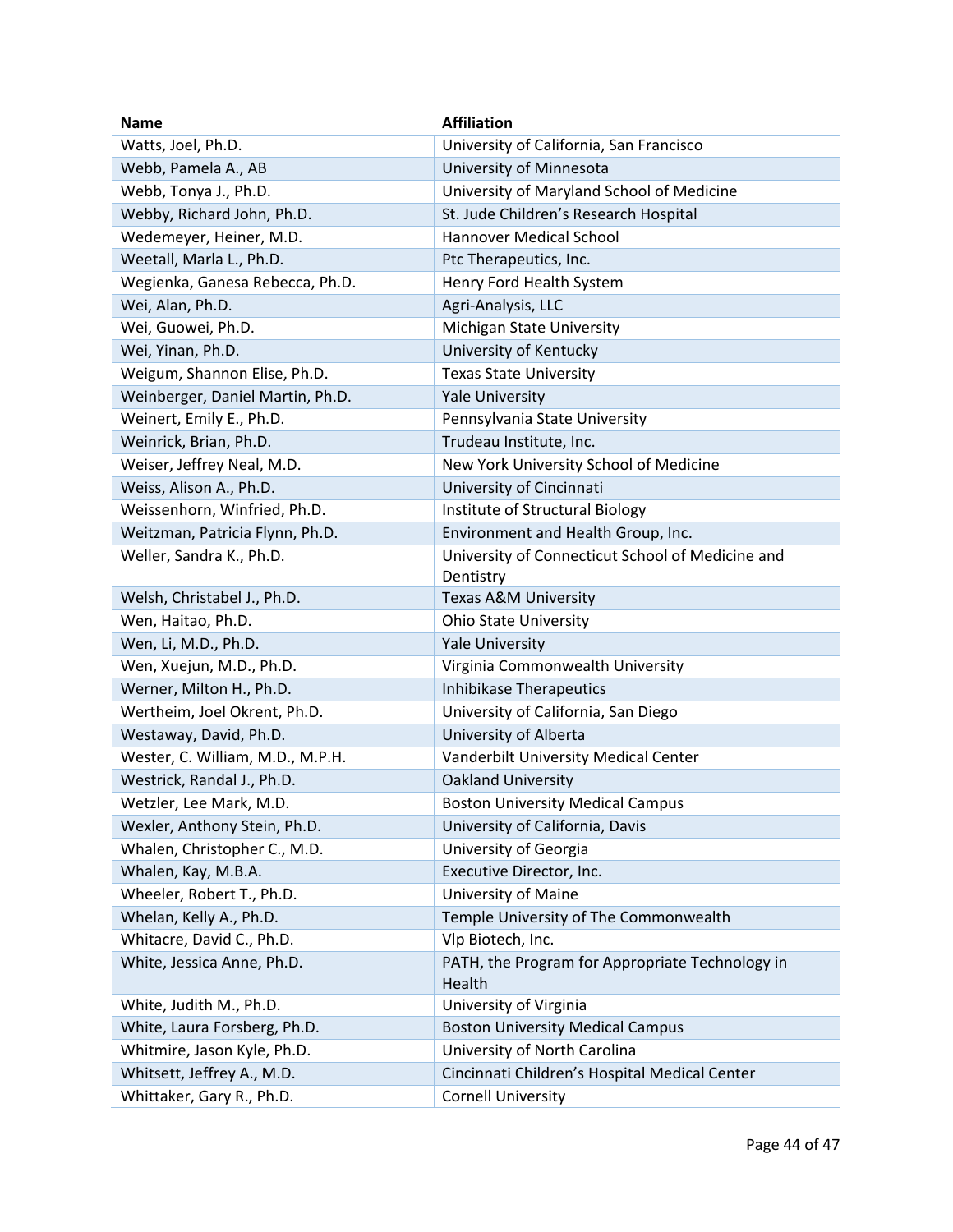| <b>Name</b>                          | <b>Affiliation</b>                                 |
|--------------------------------------|----------------------------------------------------|
| Wiedman, Gregory, Ph.D.              | Seton Hall University                              |
| Wigdahl, Brian, Ph.D.                | Drexel University College of Medicine              |
| Wilder, Brandon Keith, Ph.D.         | Oregon Health & Science University                 |
| Wilk, Jennifer, D.V.M.               | Providence.org                                     |
| Williams, Jacqueline Patricia, Ph.D. | University of Rochester                            |
| Williams, John V., M.D.              | University of Pittsburgh                           |
| Williams, Keoki, M.D., M.P.H.        | Henry Ford Health System                           |
| Wilson, Angus, Ph.D.                 | New York University School of Medicine             |
| Wilson, John Tanner, Ph.D.           | Vanderbilt University                              |
| Wilusz, Jeffrey, Ph.D.               | Colorado State University                          |
| Woelk, Godfrey, Ph.D.                | Elizabeth Glaser Pediatric Aids Foundation         |
| Wolfrom, Karen, RAC                  | LONZA                                              |
| Wong, Chung F., Ph.D.                | University of Missouri, St. Louis                  |
| Wong, Scott W., Ph.D.                | Oregon Health & Science University                 |
| Woo, Christina, Ph.D.                | <b>Harvard University</b>                          |
| Wood, Charles, Ph.D.                 | Louisiana State University Health Sciences Center  |
| Wood, Jennifer Susan, D.V.M.         | Yerkes National Primate Research Center            |
| Wood, Robin, D.Sc.                   | University of Cape Town                            |
| Woodrow, Kim A., Ph.D.               | University of Washington                           |
| Woods, Jon P., M.D., Ph.D.           | University of Wisconsin                            |
| Worobey, Michael, Ph.D.              | University of Arizona                              |
| Wray, Charles G., Ph.D.              | Jackson Laboratory                                 |
| Wright, Dennis L., Ph.D.             | University of Connecticut                          |
| Wright, Gerald, Ph.D.                | <b>McMaster University</b>                         |
| Wu, Ann Chen, M.D., M.P.H.           | Harvard Pilgrim Health Care, Inc.                  |
| Wu, Chang-Yu, Ph.D.                  | University of Florida                              |
| Wu, Hulin, Ph.D.                     | University of Texas Health Science Center, Houston |
| Wu, Mei X., M.D., Ph.D.              | Massachusetts General Hospital                     |
| Wu, Min, Ph.D., M.B.B.S.             | University of North Dakota                         |
| Wu, Reen, Ph.D.                      | University of California, Davis                    |
| Wu, Xueling, Ph.D.                   | Columbia University Health Sciences                |
| Wyatt, Richard Thomas, Ph.D.         | The Scripps Research Institute                     |
| Xavier, Joao, Ph.D.                  | Sloan Kettering Institute                          |
| Xiang, Shi-Hua, Ph.D.                | University of Nebraska                             |
| Xiao, Guanghua, Ph.D.                | University of Texas Southwestern Medical Center    |
| Xin, Hong, M.D., Ph.D.               | Louisiana State University Health Sciences Center  |
| Xu, Huanbin, D.Sc.                   | <b>Tulane University</b>                           |
| Yamamoto, Janet K., Ph.D.            | University of Florida                              |
| Yamaoka, Satoko, Ph.D., D.V.M.       | Mayo Clinic                                        |
| Yanai, Itai, Ph.D.                   | New York University School of Medicine             |
| Yang, Otto O., M.D.                  | University of California, Los Angeles              |
| Yang, Priscilla Li-ning, Ph.D.       | <b>Stanford University</b>                         |
| Yang, Wan, Ph.D.                     | Columbia University Health Sciences                |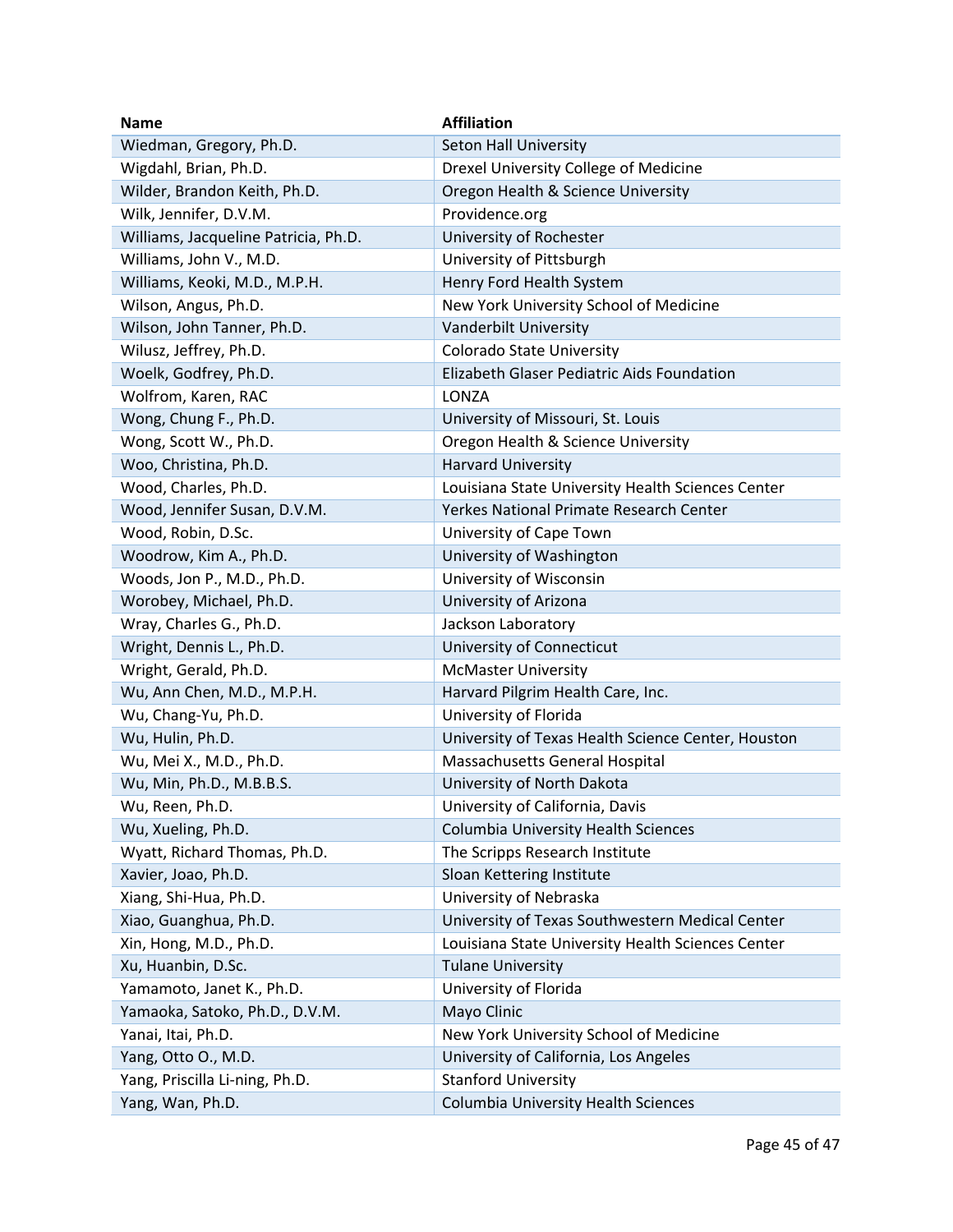| <b>Name</b>                            | <b>Affiliation</b>                                     |
|----------------------------------------|--------------------------------------------------------|
| Yang, X. Frank, Ph.D.                  | Indiana University - Purdue University, Indianapolis   |
| Yang, Zhilong, Ph.D.                   | Texas A&M Agrilife Research                            |
| Yanik, Ahmet Ali, Ph.D.                | University of California, Santa Cruz                   |
| Yao, Zhi Q., M.D., Ph.D.               | James H. Quillen VA Medical Center                     |
| Yap, George S., Ph.D.                  | Rutgers Biomedical and Health Sciences - New Jersey    |
|                                        | <b>Medical School</b>                                  |
| Yates lii, John R., Ph.D.              | The Scripps Research Institute                         |
| Ye, Kaiming, Ph.D.                     | State University of New York, Binghamton               |
| Yeaman, Michael R., Ph.D.              | Lundquist Institute for Biomedical Innovation, Harbor- |
|                                        | <b>Ucla Medical Center</b>                             |
| Yeh, Charlie E.C., Ph.D.               | Mfluidx, Inc.                                          |
| Yeh, Kenny, MS                         | <b>MRI Global</b>                                      |
| Yen, Minmin, Ph.D., M.P.H.             | Phagepro, Inc.                                         |
| Yeoman, Carl J., D.Sc.                 | Montana State University                               |
| Yeruva, V. Laxmi, Ph.D.                | <b>Agricultural Research Service</b>                   |
| Yin, John, Ph.D.,                      | University of Wisconsin                                |
| Yin, Yuhui Whitney, M.D., Ph.D.        | University of Texas Medical Branch, Galveston          |
| Yondola, Mark, Ph.D.                   | Calder Biosciences, Inc.                               |
| Yotebieng, Marcel, M.D., Ph.D., M.P.H. | Albert Einstein College of Medicine                    |
| You, Lingchong, Ph.D.                  | <b>Duke University</b>                                 |
| Yu, Qigui Q., M.D., Ph.D.              | Indiana University-Purdue University, Indianapolis     |
| Yu, Zhaoxia, Ph.D.,                    | University of California, Irvine                       |
| Yuan, Lijuan, Ph.D.,                   | Virginia Polytechnic Institute and State University    |
| Zaayenga, Andrew, Ph.D.                | Smarter Lab Inc.                                       |
| Zal, Tomasz, Ph.D.                     | University of Texas MD Anderson Cancer Center          |
| Zand, Martin S., M.D., Ph.D.           | University of Rochester                                |
| Zandi, Keivan, Ph.D.                   | <b>Emory University</b>                                |
| Zangwill, Kenneth Mathew, M.D.         | University of California, Los Angeles                  |
| Zdanovsky, Alexey G., Ph.D.            | Alpha Universe, LLC                                    |
| Zeichner, Steven L., M.D., Ph.D.       | University of Virginia                                 |
| Zeidel, Mark L., M.D.                  | Beth Israel Deaconess Medical Center                   |
| Zeki, Amir A., M.D.                    | University of California, Davis                        |
| Zeng, Daina, Ph.D.                     | Agile Sciences, Inc.                                   |
| Zenhausern, Frederic, Ph.D., M.B.A.    | University of Arizona                                  |
| Zenilman, Jonathan M., M.D.            | Johns Hopkins University                               |
| Zgurskaya, Helen I., Ph.D.             | University of Oklahoma                                 |
| Zhan, Jixun, Ph.D.                     | <b>Utah State University</b>                           |
| Zhang, Guang-Xian, M.D., Ph.D.         | Thomas Jefferson University                            |
| Zhang, Lanjing, M.D.                   | Rutgers University of New Jersey, Newark               |
| Zhang, Ming, M.D., Ph.D.               | <b>SUNY Downstate Medical Center</b>                   |
| Zhang, Peng, Ph.D.                     | University of Cincinnati                               |
| Zhang, Shijun, Ph.D.                   | Virginia Commonwealth University                       |
| Zhang, Xu, Ph.D.                       | University of Ottawa                                   |